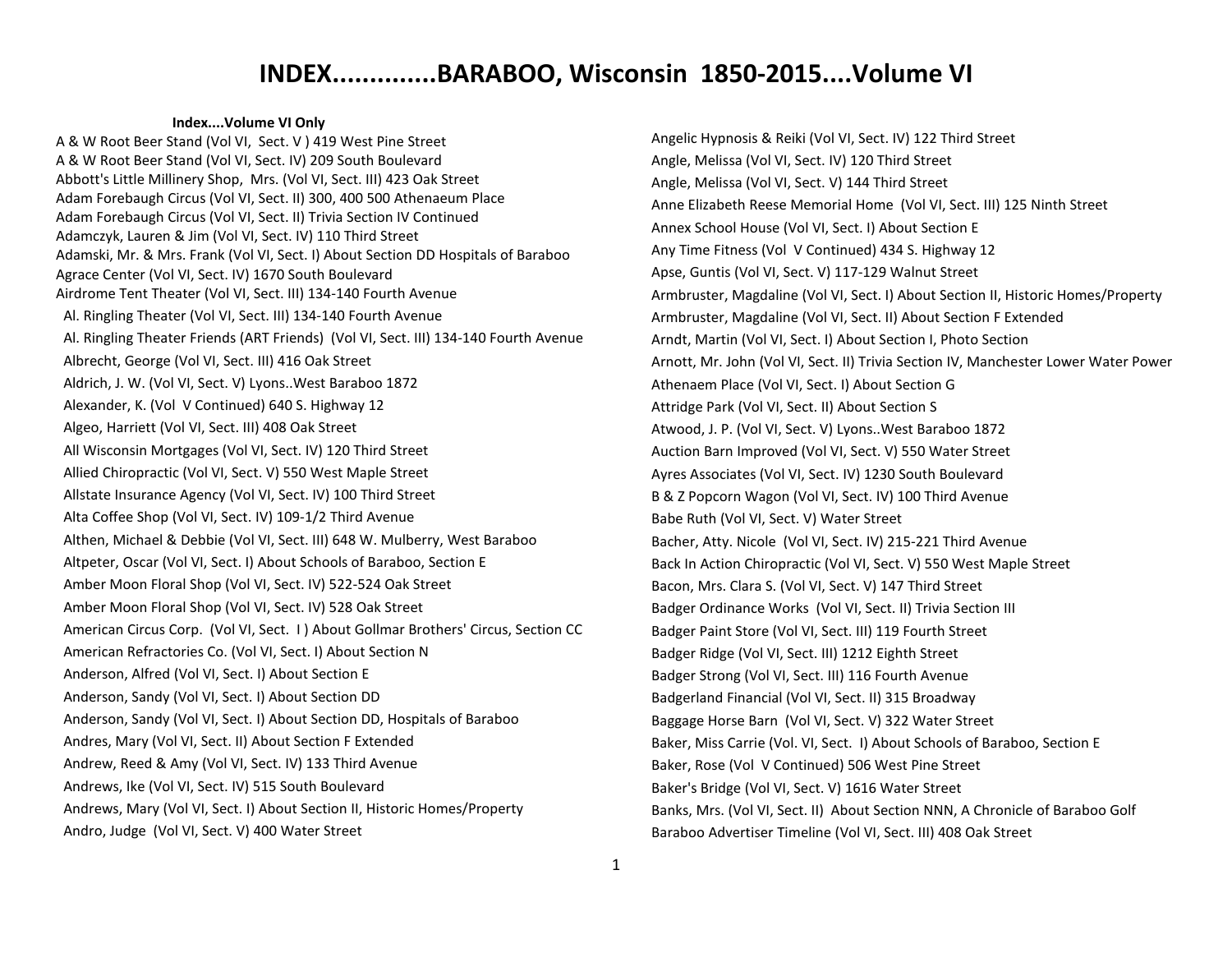Baraboo Arts Building (Vol VI, Sect. V) 305-323 Water Street Baraboo Book Exchange (Vol VI, Sect. III) 110 Forth Avenue Baraboo City Services Center (Vol VI, Sect. III) 450 Round House Court Baraboo City Sevices (Vol VI, Sect. IV) 450 Roundhouse Court Baraboo Coin (Vol VI, Sect. V) 240 Linn Street, West Baraboo Baraboo Concrete Company (Vol VI, Sect. V) 751 Hiway 136, West Baraboo Baraboo Concrete Company (Vol VI, Sect. V) 751 Hiway 136, West Baraboo Baraboo Concrete Company (Vol VI, Sect. V) 751 Hiway 136, West Baraboo Baraboo Country Club (Vol VI, Sect. II) About Section NNN, A Chronicle of Baraboo Golf Baraboo Daily News Timeline (Vol VI, Sect. III) 408 Oak Street Baraboo District Ambulance Commission (Vol VI, Sect. III) 120 Fifth Street Baraboo Evening News Timeline (Vol VI, Sect. III) 408 Oak Street Baraboo Family Autos (Vol V Continued) 337 S. Highway 12 Baraboo Fire Department (Vol VI, Sect. II) Trivia Section II Baraboo Gas and Electric Company (Vol VI, Sect. V) 120-128 Water Street Baraboo Ice and Locker (Vol VI, Sect. V) 130 Water Street Baraboo Ice and Locker Co. (Vol VI, Sect. V) 130 Water Street Baraboo Implement Co. (Vol VI, Sect. III) 818 Eighth Street Baraboo Ink & Toner (Vol VI, Sect. IV) 112 Third Street Baraboo Investments Inc. (Vol VI, Sect. IV) 101 Third Avenue Baraboo Land LLC (Vol VI, Sect. V) 900 block, S. Highway 12 Baraboo Light, Heat & Power Co. (Vol VI, Sect. V) 115 Vine Street Baraboo Mini-Mart (Vol VI, Sect. II) 801 Broadway Baraboo Motors Group (Vol V Continued) 640 S. Highway 12 Baraboo National Bank (Vol VI, Sect. IV) 101 Third Avenue Baraboo News Republic (Vol VI, Sect. III) 408 Oak Street Baraboo News Republic Timeline (Vol VI, Sect. III) 408 Oak Street Baraboo News Timeline (Vol VI, Sect. III) 408 Oak Street Baraboo Rambler Inc. (Vol VI, Sect. IV) 701-703 Oak Street Baraboo Republic Newspaper Timeline (Vol VI, Sect. III) 408 Oak Street Baraboo Republic Weekly Newspaper Timeline (Vol VI, Sect. III) 408 Oak Street Baraboo Roofing & Supply (Vol VI, Sect. IV) 534 South Boulevard Baraboo Street Department (Vol VI, Sect. V) 305-323 Water Street Baraboo Street Department Shop (Vol VI, Sect. IV) 450 Roundhouse Court

Baraboo SYSCO Food Products (Vol VI, Sect. IV) 805 South Boulevard Baraboo Tropical Fish (Vol VI, Sect. III) 110 Forth Avenue Baraboo Typewriter Inspection Company (Vol VI, Sect. IV) 528 Oak Street Baraboo Valley Veterinary Clinic (Vol VI, Sect. IV) South Parkway Baraboo Water Department (Vol VI, Sect. IV) 450 Roundhouse Court Barateen, Club (Vol VI, Sect. IV) 220 Third Avenue Baringer, Fred (Vol VI, Sect. IV) 100 Third Street Barn Bistro (Vol VI, Sect. II) About Section V Barn Restaurant (Vol VI, Sect. II) About Section V Barn Restaurant (Vol VI, Sect. II) About Section V Continued Barnes, Rev. Charles R. (Vol VI, Sect. II) About Section QQ Barney's Barnyard (Vol VI, Sect. III) 119 Fourth Street Barnhart, Aubry (Vol VI, Sect. III) 119 Fourth Street Barnhart, Jim (Vol VI, Sect. III) 119 Fourth Street Barnhart, John (Vol VI, Sect. III) 119 Fourth Street Barnhart, Lynn (Vol VI, Sect. III) 119 Fourth Street Barnhart, Marcella (Vol VI, Sect. III) 119 Fourth Street Baseball In Baraboo (Vol VI, Sect. II) About Section W Bassett Factory (Vol VI, Sect. V) 124-128 Water Street Bassett, Will & Bevie (Vol VI, Sect. I) About Section E Bassett's Stave Factory, (Vol VI, Sect. V) 303 Water Street Bates Real Estate (Vol VI, Sect. IV) 528 Oak Street Bauling, Frank (Vol VI, Sect. V) 133 Water Street Bear Essentials (Vol VI, Sect. II) About Section SS Beaver Dam & Baraboo Railroad Co. (Vol VI, Sect. I) About Section H Beckett's Salon (Vol VI, Sect. II) 402 Ash Street Beckman Promotions (Vol VI, Sect. V) 132 Third Street Becky, My First Love (Vol VI, Sect. II) Trivia Section IV Continued Becraft, Kaleb (Vol VI, Sect. III) 700-720 Lincoln Avenue Befera, Greg (Vol VI, Sect. II) About Section NNN, A Chronicle of Baraboo Golf Befera, Greg (Vol VI, Sect. II) About Section NNN, Baraboo Golf Chronicle Beigs, Wm. (Vol VI, Sect. II) About Section W Bekah Kate's Kids (Vol VI, Sect. IV) 115 Third Street Benzies, William "Bill" (Vol VI, Sect. II) About Section NNN, A Chronicle of Baraboo Golf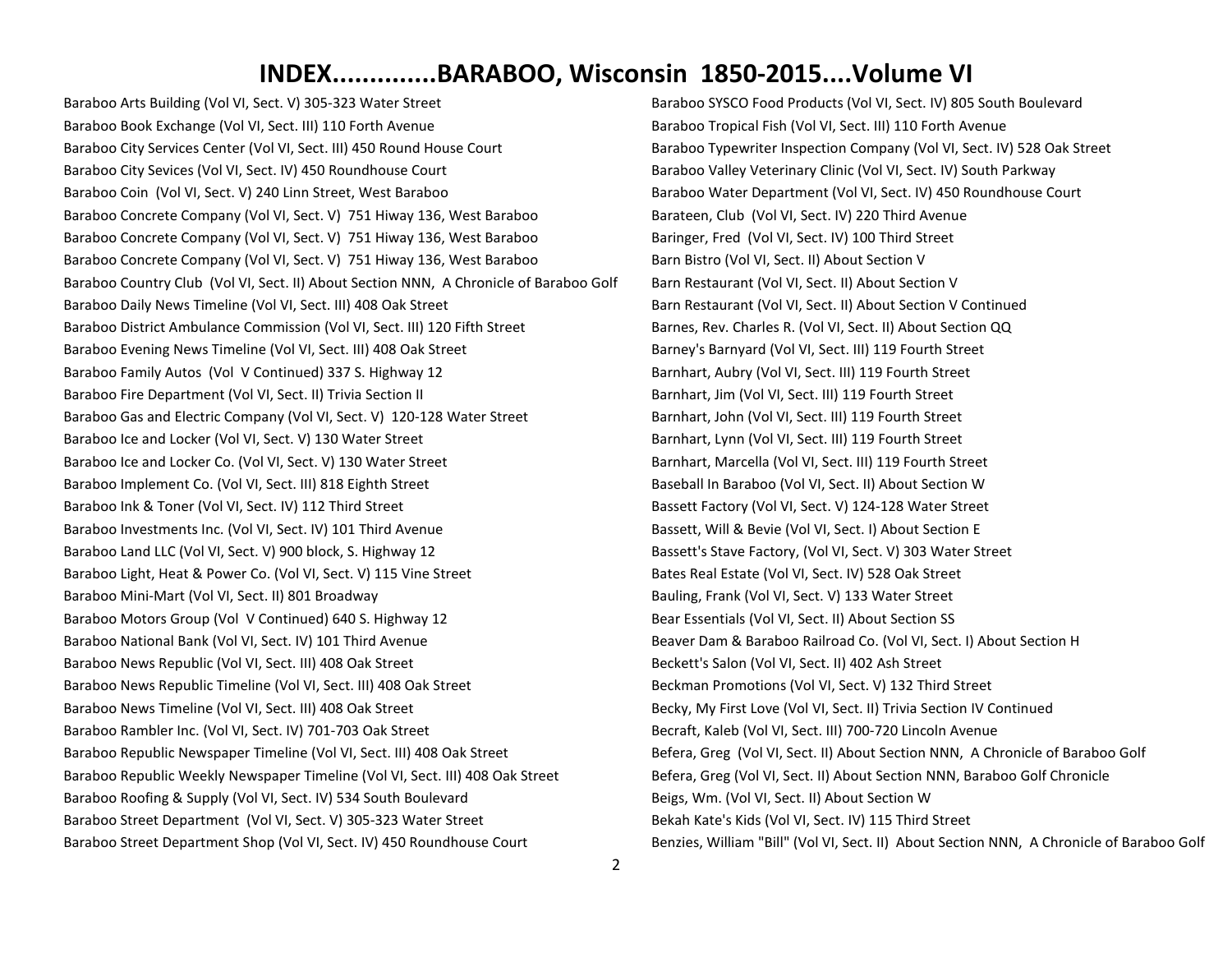Berge, Ben (Vol VI, Sect. IV) 705-707 Park Street Berk, Don (Vol VI, Sect. III) 134 Fourth Street Berkley, Harold (Vol VI, Sect. V) 240 Linn Street (West Baraboo) Berkley, Web (Vol VI, Sect. V) 240 Linn Street, West Baraboo Bernies Lounge (Vol VI, Sect. V) 750 West Pine Street Berning, Mike (Vol VI, Sect. IV) 401 South Boulevard Bertram, Betty (Vol VI, Sect. IV) 110 Third Street BETCO Parcels 1151 & 1152 South Boulevard (1101 S. Blvd. ??) Bethesda Lutheran Communities (Vol VI, Sect. V) 617 Highway 136 Bethesda Thrift Store (Vol VI, Sect. V) 617 Highway 136 (Westdayle) Bettinger, Clarence J. (Slim) & Emma T. (Vol VI, Sect. V) 1500 West Pine St. Betty Krueger (Vol VI, Sect. I) Section "N" Devi-Bara Resort Bijou Theater (Vol VI, Sect. III) 134-140 Fourth Avenue Bike Shop, (Vol VI, Sect. III) 114 Fourth Street Bill, Bruce (Vol VI, Sect. III) S5718 Highway 123 Birdhouse, The (Vol VI, Sect. V) 750 West Pine Street Birr, Oscar (Vol VI, Sect. II) About Section F Extended Black Hawk Trailer Sales (Vol V Continued) 875 S. Highway 12 Blau, Jennifer (Vol VI, Sect. III) 125 Ninth Street Blau, Jennifer (Vol VI, Sect. IV) 121 Fouth Street Blau, Jennifer (Vol VI, Sect. IV) 528-534 Oak Street Blessinger, Atty. Jeff, (Vol VI, Sect. III) 214 First Street Blochwitz, Andrew Agency (Vol VI, Sect. IV) 515 South Boulevard Bluebird Confectionery (Vol VI, Sect. IV) 522-524 Oak Street Boardman & Clark Law LLP Offices (Vol VI, Sect. IV) 619 Oak Street Bonsertti's Ragg and Bone Shop (Vol VI, Sect. III) 136 Fourth Avenue Booksmith (Vol VI, Sect. IV) 522-524 Oak Street Borkenhagen, Frank (Vol VI, Sect. II) About Section NNN Chronicle of Baraboo Golf Boston Blackie, (Vol VI, Sect. II) About Section XX Bower, Joe (Vol VI, Sect. IV) 100 Third Street Boyd, Al & Dusty (Vol V Continued) 603 West Pine Street Boyle, Jack (Vol VI, Sect. II) About Section XX Boys & Girls Club Organic Garden (Vol VI, Sect. III) 101-105 First Avenue Boys and Girls Club of Baraboo (Vol VI, Sect. II) About Section S

Braddy, Christopher (Vol VI, Sect. IV) 122 Third Street Brainherd, Stanley (Vol VI, Sect. IV) 215 South Boulevard Braun, Arnold (Vol VI, Sect. III) 533 Lynn Street Braun, Carl F. & Amelia W. (Vol VI, Sect. III) 533 Lynn Street Braun, Leon (Vol VI, Sect. II) 220 Ash Street Breir, W. J. (Vol VI, Sect. I) About Schools of Baraboo, Section E Brewster, Frank (Vol VI, Sect. II) About Section QQ Bridge Tavern (Vol VI, Sect. V) 109 Walnut Street Bridges of Baraboo Continued (Vol VI, Sect. I) About Section I Brigg's Feed Mill (Vol VI, Sect. V) 300-310 Water Street Briggs, Leonard (Vol VI, Sect. V) 109 Walnut Street BrightStar (Vol VI, Sect. V) 507 Linn Street, West Baraboo Brinker, Drew (Vol VI, Sect. III) 700-720 Lincoln Avenue Brinker, Michelle (Vol VI, Sect. III) 700-720 Lincoln Avenue Briscoe, J.S. (Vol VI, Sect. IV) 608 Oak Street Brissette, Denis A. (Vol VI, Sect. II) 322 Ash Street Brissette, Dorothy (Vol VI, Sect. II) 322 Ash Street Broadway Auto Care (Vol VI, Sect. II) 801 Broadway Broadway Café (Vol VI, Sect. II) 314 Broadway Broadway Diner (Vol VI, Sect. II) 304-308 Broadway Brock, George (Vol VI, Sect. I) About Section II, Historic Homes/Property Brock, George (Vol VI, Sect. II) About Section F Extended Bromley, Ben (Vol VI, Sect. II) , About Section "V", Farm Kitchen Brophy, Pat (Vol VI, Sect. II About Section NNN) A Chronicle of Baraboo Golf Brothers On Oak (Vol VI, Sect. III) 412 Oak Street Brown, Francis (Vol I Continued) Gollmar Brothers' Circus, Section CC Brown, Leslie (Vol VI, Sect. III) 127 Fourth Street Brozak, Landis (Vol VI, Sect. II) 420 Commerce Avenue Bug Tussel Wireless (Vol V Continued) 820 S. Highway 12 Buller, Carolyn (Vol V Continued) 400 West Pine Street Bump's Bar (Vol V Continued) 109 Walnut Street Bunbury & Associates Realtors (Vol VI, Sect. III) 123 Fourth Street Burger America (Vol V Continued) 506 West Pine Street Burgi, Karl (Vol VI, Sect. II) 420 Commerce Avenue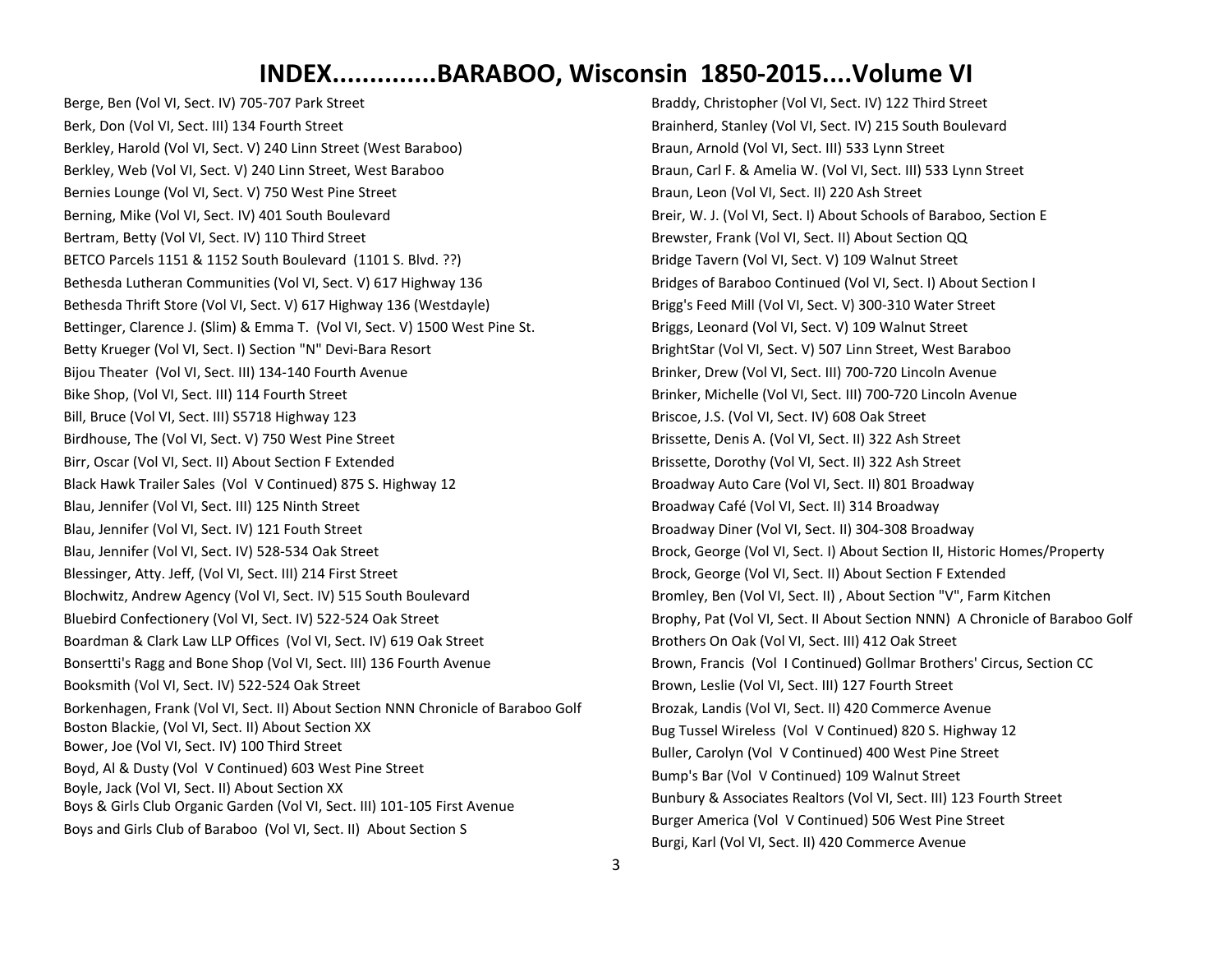Burgi, Melanie (Vol VI, Sect. II) 420 Commerce Avenue Burlin Tavern (Vol VI, Sect. V) 301 Linn Street, West Baraboo Burns, Dawn (Vol V Continued) 314 West Pine Street Burr Robins Circus (Vol VI, Sect. II) Trivia Section IV Continued Burroughs Lock Service (Vol VI, Sect. V) 224A Linn Street, West Baraboo Burroughs Michael (Vol VI, Sect. V) 224A Linn Street, West Baraboo Burroughs, Debra (Vol VI, Sect. V) 224B Linn Street, West Baraboo Busalacchi, Brittney A. (Vol VI, Sect. IV) 221 Third Avenue Business Center (Vol VI, Sect. III) 100-104 Fourth Avenue Byberg, Sheila (Vol VI, Sect. IV) 112 Third Street (aka as 114 Third Street) C. F. Builders (Vol VI, Sect. II) About Section NNN, A Chronicle of Baraboo Golf Cabaj, Joe (Vol VI, Sect. III) 129 Fourth Street Cabaj, Josey (Vol VI, Sect. IV) 526 Oak Street, Suite 8 Caflisch Auto Repair, Gordon B. (Vol VI, Sect. II) 110 Broadway Cahoon Mine Headquarters (Vol VI, Sect. IV) 528 Oak Street Caldwell, Miss Minnie (Vol. VI, Sect. I) About Schools of Baraboo, Sect. E Calhoun, P. (Vol VI, Sect. V) Lyons..West Baraboo 1872 Calkins, Mr. (Vol VI, Sect. III) 401 Oak Street Camp, Arthur (Vol VI, Sect. I) About Section E Camp, Judge (Vol VI, Sect. I) About Section E Camp, Ralph G. (Vol VI, Sect. I) About Section K Campbell Park (Vol VI, Sect. II) About Section S Camp's Corner (Vol VI, Sect. I) About Section E Canepa Capers (Vol VI, Sect. II) About Section SS Canepa Dancing School (Vol VI, Sect. III) 127 Fourth Street Canepa School of Dance (Vol VI, Sect. II) About Section SS Canepa, Anthony C & Alberta J. (Vol VI, Sect. II) About Section SS Canepa's, The Dancing (Vol VI, Sect. II) About Section SS Canfield, Harvey William (Vol VI, Sect. II) About Section ZZ Canfield, W. H. (Vol VI, Sect. V) 603-725 West Pine Street, West Baraboo Canfield, William H. (Vol VI, Sect. II) Trivia Section IV, ,Manchester Water Power

Capaul, Julie (Vol VI, Sect. III) 730 Lincoln Avenue Capener Auto Sales (Vol VI, Sect. III) 606 Eighth Avenue Capener Opera House (Vol VI, Sect. III) 134-140 Fourth Avenue Capener, L. R. (Vol VI, Sect. V) 434 Water Street Carlson, Cory (Vol VI, Sect. IV) 123 Third Avenue Carpenter Glass of Baraboo (Vol VI, Sect. III) 611 Eighth Avenue Carpenter-Deppe Lumber Yard (Vol VI, Sect. V) 300-310 Water Street Carrow, Alfred J. (Vol VI, Sect. II) Parks of Baraboo, Section S Case, Pauline Gem (Vol VI, Sect. IV) 1025 Second Street Case, Theron (Vol VI, Sect. V) 426 Water Street Castree, Jeff & Vinnie (Vol VI, Sect. II) 304-308 Broadway Cell-Plus (Vol V Continued) 906 S. Highway 12 CENEX (Vol VI, Sect. III) 334 Lynn Street Cenex/Co-op Country Partners Store (Vol VI, Sect. III) 935 Eighth Street Chapiewski's "Chappie's Service Station" (Vol VI, Sect. II) 402-406 Broadway

Chapman, Eliza (Vol VI, Sect. I) About Section E Chelsea, Bill (Vol VI, Sect. III) S5718 Highway 123 Chester, Lon (Vol VI, Sect. IV) 305 South Boulevard Chicago Honey Bears (Vol VI, Sect. II) About Section SS Chocolate Shop(Vol VI, Sect. IV) 113 Third Street Christian Amoco & U-Haul Service (Vol VI, Sect. II) 314 Broadway Christian, Dave (Vol VI, Sect. II) 620 Broadway Christian's Standard Service (Vol VI, Sect. II) 314 Broadway Christine Beam Photography (Vol VI, Sect. III) 408 Oak Street Circus City Funland Park (Vol VI, Sect. V) 135 Linn Street Circus World Museum (Vol. VI, Sect. I ) Gollmar Brothers' Circus, Section CC

Circus World Museum (Vol VI, Sect. III) 409 Lynn Street Circus World Museum (Vol VI, Sect. V) 550 Water Street City View Park (Vol VI, Sect. II) About Section S Ciulver's Franchise (Vol VI, Sect. V) 420 Linn Street, West Baraboo Civilian Conservation Corps (Vol VI, Sect. I) About Section N Clark, L. H. (Vol. I, Sect. I Continued) About Schools of Baraboo, Section E Clark, Rose (Vol VI, Sect. I) About Section E Clarke, F. B. (Vol VI, Sect. II) About Section QQ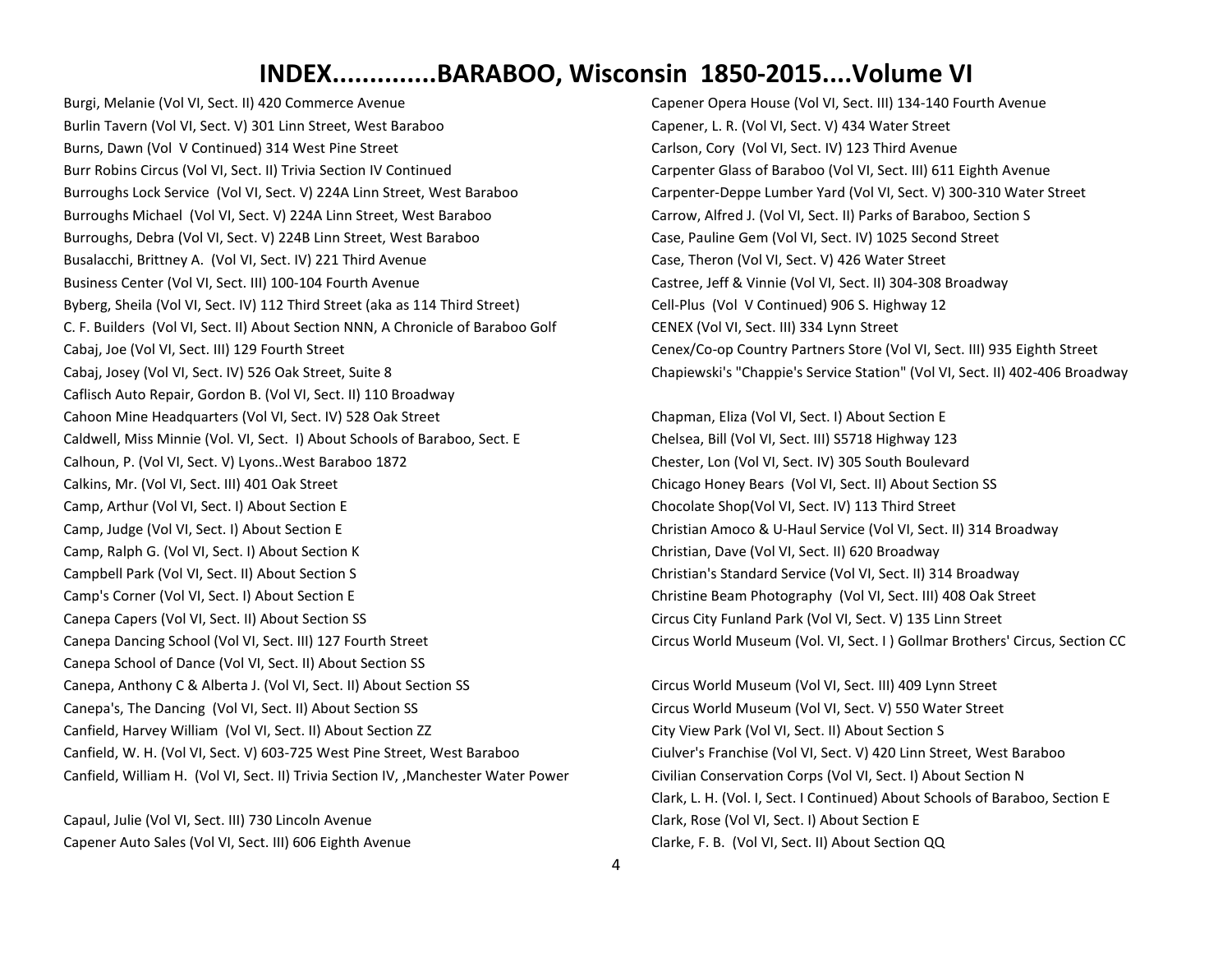Clayton-Jones, Kate & Charles (Vol VI, Sect. I) About Section F Clayton-Jones, Kate and Charles (Vol VI, Sect. I) About Section F Clayton-Jones, Salome (Vol VI, Sect. I) About Section F Cliff House (Vol VI, Sect. I) About Section N Cline, Patsy (Vol VI, Sect. II) , About Section "V", Farm Kitchen Clinton Square (Vol VI, Sect. V) 500 Cedar Street Club Barateen (Vol VI, Sect. IV) 220 Third Avenue Club Broadway (Vol VI, Sect. IV) 220 Third Avenue Coffee Bean Connection (Vol VI, Sect. III) 123 Fourth Street Cole, Harry Ellsworth (Vol VI, Sect. I) About Gollmar Brothers' Circus, Section CC Cole, Natalie (Vol VI, Sect. II) , About Section "V", Farm Kitchen Collison, Dianne & Dean (Vol VI, Sect. III) 674 W. Mulberry, West Baraboo Colossa, Joe & Carmen (Vol VI, Sect. II) 617-623 Broadway Comfort Hoof Care (Vol VI, Sect. II) 420 Commerce Avenue Commercial Avenue Professional Bldg. (Vol VI, Sect. IV) 1670 South Boulevard Con Amaci (Vol VI, Sect. V) 126 Third Street Cook, Charles (Vol VI, Sect. V) Lyons..West Baraboo 1872 Cooper Shop (Vol VI, Sect. V) 442 Water Street Cooper, Jamie (Vol VI, Sect. III) 114 Fourth Avenue Corbett-Fitsimons Fight (Vol VI, Sect. III) 134-140 Fouth Avenue Cordes, Karen (Vol VI, Sect. III) 730 Lincoln Avenue Corner Drug Store (Vol VI, Sect. IV) 522-524 Oak Street Cornerstone Gallery (Vol VI, Sect. III) 101 Fourth Street Coughlin, Ed (Vol VI, Sect. III) 111 Fourth Street Country Connection (Vol VI, Sect. V) 105 Walnut Street Country Kitchen Restaurant (Vol VI, Sect. III) 1101 Eighth Street Countryside refind (Vol VI, Sect. III) 127 Fourth Street Courtesy Corporation-McDonalds (Vol V Continued) 314 West Pine Street Cowles, Ruby (Vol VI, Sect. I) About Section E Cox, Dawn (Vol VI, Sect. IV) 610-612 Oak Street Crawford Creek, James (Vol VI, Sect. II) Trivia Section IV Continued Crawford, Alexander (Vol VI, Sect. V) Lyons..West Baraboo 1872 Creamery, Old (Vol VI, Sect. V) 840 Water Street Croell Ready-Mix (Vol VI, Sect. V) 751 Hiway 136, West Baraboo

Cross, Clyde (Vol VI, Sect. III) 134-140 Fourth Avenue Cross, Jenks, Mercer & Maffei (Vol VI, Sect. IV) 215-221 Third Avenue Crossman's Crossing (Vol VI, Sect. I) About Section BBB (Podunk) Crouch, Levi (Vol VI, Sect. III) 101 Fourth Street Culver & Conkey (Vol VI, Sect. I) About Section B, Winning the County Seat Culver, Craig & Lea (Vol VI, Sect. V) 420 Linn Street, West Baraboo Culver, George & Ruth (Vol VI, Sect. V) 420 Linn Street, West Baraboo Culver, Mr. & Mrs. George (Vol VI, Sect. II) About Section V, The Farm Kitchen Culver's Restaurant (Vol VI, Sect. V) 110 West Hill Street, West Baraboo Culvers Restaurant (Vol VI, Sect. V) 507 Linn Street, West Baraboo Culver's Ritz, (Vol V Continued) 603 West Pine Street Curry, Libbie (Vol VI, Sect. I) About Section E Curtain, Judge James (Vol VI, Sect. IV) 619 Oak Street Cwjqfq LLC (Vol VI, Sect. III) 908 Eighth Avenue Daigneault, Andy (Vol VI, Sect. I) About Section GG Dairy Queen (Vol VI, Sect. IV) South Parkway Dairyland Hoof Care Institute (Vol VI, Sect. II) 420 Commerce Avenue Daly, Warren (Vol VI, Sect. II) About Section NNN, A Chronicle of Baraboo Golf Dams of Baraboo (Vol VI, Sect. II) Trivia Section I Continued Dan Goff and Associates (Vol VI, Sect. II) About Section NNN, Chronicle of Baraboo Golf Darrow's Big Top Super Value (Vol VI, Sect. III) 935 Eighth Street Darrow's Country Market (Vol VI, Sect. III) 1212 Eighth Street Dartt, Martha (Vol VI, Sect. I) About Section E Dave's Auto World (Vol VI, Sect. IV) 315 South Boulevard Davis, Jon(Vol VI, Sect. V) 315 West Pine Street Davis, Richard H. (Vol VI, Sect. I) About Section K Dean Clinic Pharmacy (Vol VI, Sect. IV) 522-524 Oak Street Decker, Don (Vol VI, Sect. II) About Section V Continued Deininger, Charles (Vol VI, Sect. I) About Section E Continued…Schools of Baraboo Dekorra (Vol VI, Sect. I) About Section E Delacour, James (Vol VI, Sect. II) Trivia Section I Continued Delacour, James (Vol VI, Sect. II) Trivia Section I Continued Delap, Miss Leona (Vol I Continued) About Schools of Baraboo, Section E Deli-King (Vol VI, Sect. V) 675 West Pine Street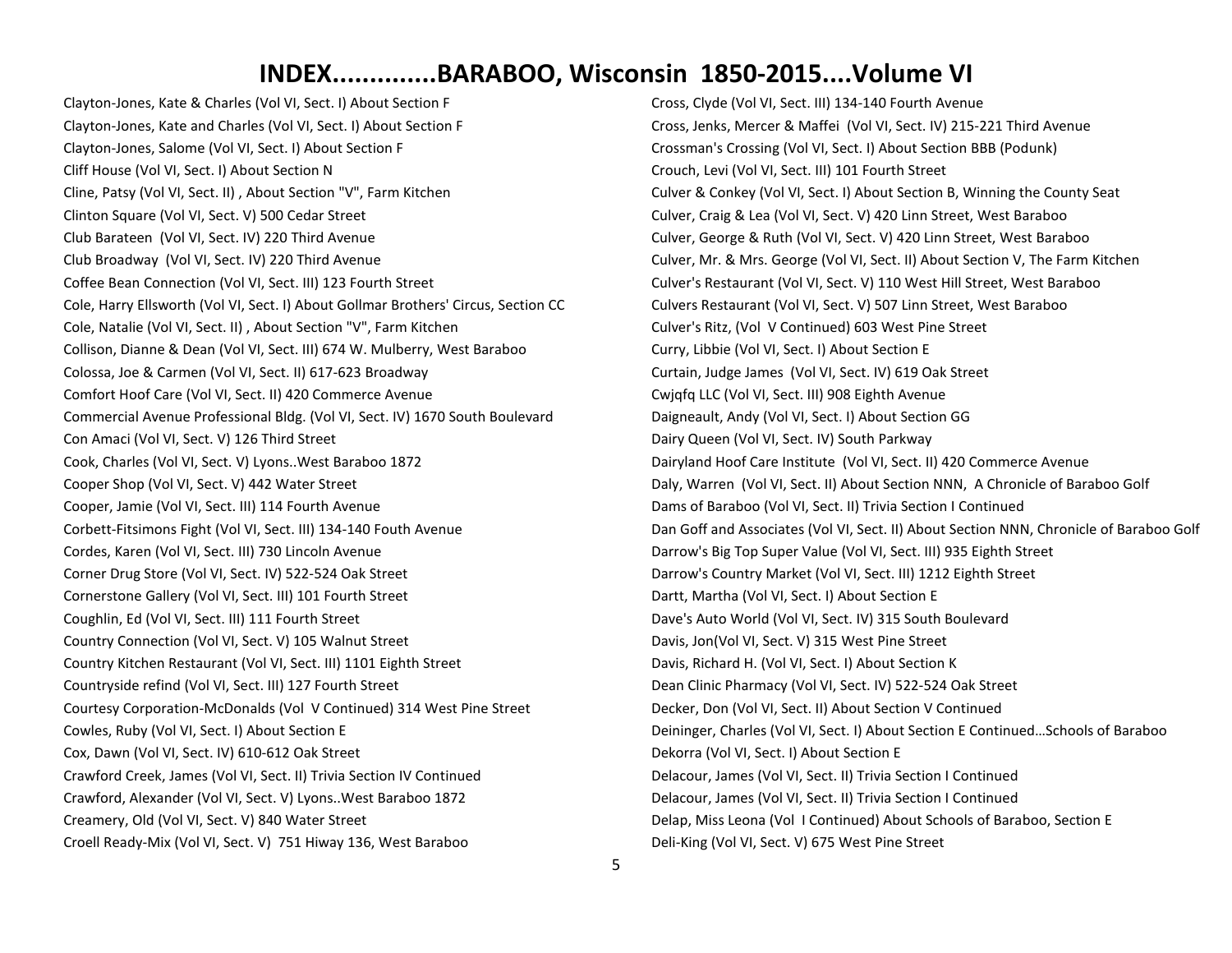Delmy's Glamour Nails (Vol VI, Sect. II) 220 Broadway Deno, E. C. (Vol VI, Sect. III) 413 oakStreet Deppe Enterprises (Vol VI, Sect. I) About Section DDD Deppe, Jan and Dave (Vol VI, Sect. III) 115 Fourth Street Deppe, T. R. (Vol VI, Sect. V) 124 Walnut Street DeRenzo, Mrs. R. C. (Vol VI, Sect. III) 408 Oak Street Derik Smith (Vol VI, Sect. III) 116 Fourth Avenue Desmond, Frank (Vol VI, Sect. II) About Section W Detroiter Automobile (Vol VI, Sect. III) 108 Fifth Street Deubig, Claude (Vol VI, Sect. IV) 515 Oak Street Devil's Lake, A Lake Where Spirits Live, (Vol VI, Sect. II) About Section O Devils lake Area, About (Vol VI, Sect. I) About Section N Devil's Lake Nature Center (Vol VI, Sect. II) About Section NNN) Devil's Lake Golf Course (Vol VI, Sect. II) About Section NNN) Dewel, Bob (Vol VI, Sect. IV) 100 Third Avenue Dewel, Dr. Robert (Vol VI, Sect. II) 417 Ash Street Dewel, Robert (Vol VI, Sect. IV) 528 Oak Street Diaz, Brittany (Vol VI, Sect. II) 220 Broadway Dickie, John & Agnes (Vol VI, Sect. I) About Section II, Historic Homes/Property Dillenbeck Cigar Store (Vol VI, Sect. IV) 522-524 Oak Street Discount Smokes (Vol VI, Sect. IV) 305 South Boulevard DMH Construction (Vol VI, Sect. II) 401 Broadway Doescher, Cindy & Roger (Vol VI, Sect. III) 902 Eighth Street Dollar Tree Variety Store (Vol VI, Sect. V) 905 Block, S. Highway 12 Dolle, Herman J. (Vol V Continued) 419 West Pine Street Donovan Drugstore (Vol VI, Sect. III) 413 Oak Street Donovan, J. B. (Vol VI, Sect. III) 413 Oak Street Don's Automotive and Towing (Vol VI, Sect. III) 134 Fourth Street Dovalis, Ernie (Vol VI, Sect. IV) 610 Oak Street Downtown Family Dental of Baraboo (Vol VI, Sect. V) 147 Third Street Drake, Darton (Vol VI, Sect. V) 135 Third Street (West) Draper Creek, John (Vol VI, Sect. II) Trivia Section IV Continued Dressen, Ken & Mary (Vol III Continued) 1000 Log Lodge Court, West Baraboo Driftless Glen Distillery and Restaurant (Vol VI, Sect. V) 300-310 Water Street

Drummer, Mr. & Mrs. D. L. (Vol VI, Sect. II) About Section V Continued DuBoise and Sons, W. R. (Vol VI, Sect. V) 228 Linn Street, West Baraboo DuBoise, Lloyd (Vol VI, Sect. V) 228 Linn Street, West Baraboo Durkee, Taffy (Vol VI, Sect. II) About Section V Dutch Treat (Vol VI, Sect. IV) South Parkway Dyrud, Chris (Vol VI, Sect. IV) 119-123 Third Avenue East Sauk Road (Vol VI, Sect. I) About Section BB Edison Light Company (Vol VI, Sect. V) 120-128 Water Street Edwards, Dr. Alba C. (Vol VI, Sect. III) 408 Oak Street Edwards, J and J Amusements (Vol VI, Sect. V) 135 Linn Street Edwards, James P. & Janice K. (Vol VI, Sect. V) 135 Linn Street Edwards, Phil and Pearl (Vol VI, Sect. V) 240 Linn Street, West Baraboo Edwards, Philip J. & Pearl P. (Vol VI, Sect. V) 135 Linn Street Edwards, Sandy Gollmar (Vol VI, Sect. I) About Section CC Effinger, Carl (Vol VI, Sect. III) 331-409 Lynn Street Effinger, F. (Vol VI, Sect. II) 124 Ash Street Effinger, F. J. (Vol VI, Sect. V) 400 Water Street Effinger, Ferdinand (Vol VI, Sect. III) 331-409 Lynn Street Effinger, Ferdinand (Vol VI, Sect. III) 331-409 Lynn Street Effinger, Notes From Jan Effinger Kosek (Vol VI, Sect. III) 331-409 Lynn Street Electric Theater (Vol VI, Sect. III) 134-140 Fourth Avenue Eleven:Eleven Visionary Arts Gallery (Vol VI, Sect. IV) 608 Oak Street Elite Bakery (Vol VI, Sect. III) 420 Oak Street Elite Catering (Vol VI, Sect. III) 648 W. Mulberry, West Baraboo Elite Theater (Vol VI, Sect. III) 134-140 Fourth Avenue Elk's Club (BPOE) (Vol VI, Sect. II) 617-623 Broadway Elmer, Nick (Vol VI, Sect. II) 620 Broadway Elmores Automobile (Vol VI, Sect. III) 108 Fifth Street Elsing, Jessica (Vol VI, Sect. IV) 112 Third Street Elsing, Jessica (Vol VI, Sect. IV) 133 Third Avenue Elsing, Jessica (Vol VI, Sect. III) 100-104 Fourth Avenue Ender, Dana (Vol VI, Sect. III) 127 Fourth Street Erffmeyer, Silas (Vol VI, Sect. II) About Section W ESAD LLC (Vol VI, Sect. III) 1212 Eighth Street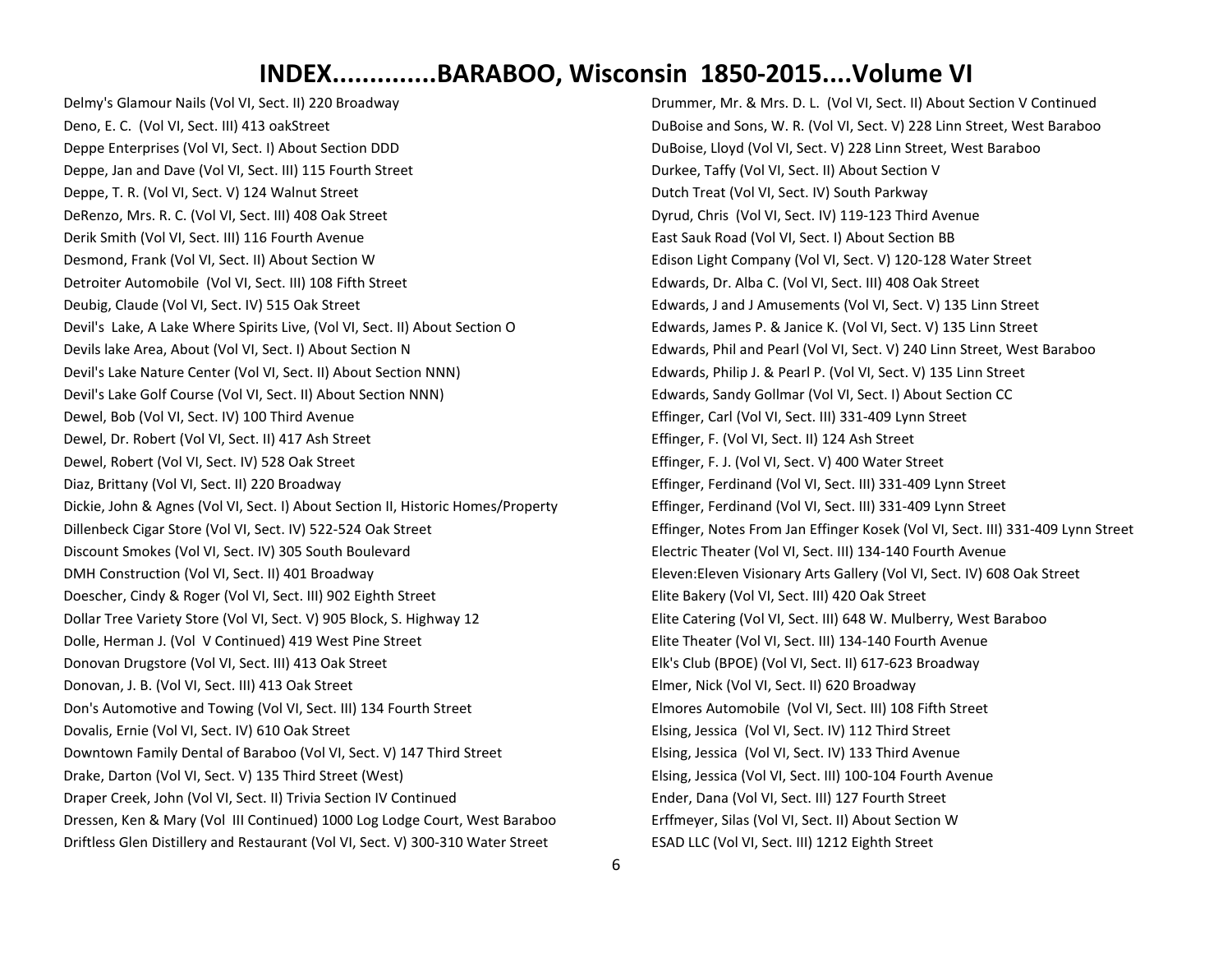Evangelical United Bretheran Church (Vol VI, Sect. II) 619 Ash Street Evangelical United Methodist (Vol VI, Sect. II) 619 Ash Street Evenson, Judge James (Vol VI, Sect. IV) 619 Oak Street Evenson, W. G. (Vol. VI, Sect. I) About Schools of Baraboo, Section E Evolution of Local Highway (Vol VI, Sect. I) About Section BB Exquisite Salon (Vol VI, Sect. V) 224B Linn Street, West Baraboo Fairway Independent Mortgage Corporation (Vol VI, Sect. III) 129 Fourth Street Falvey, John (Vol VI, Sect. II) About Section W Falvey, Miss Katherine (Vol. VI, Sect. I) About Schools of Baraboo, Section E Fan Faire Costume & Dance (Vol VI, Sect. III) 100-104 Fourth Avenue Fan Faire Costume Shop (Vol VI, Sect. III) 902 Eighth Street Fan Faire Promotions (Vol VI, Sect. III) 902 Eighth Street Fantastic Sams Hair Salon (Vol V Continued) 912 "Suite D" S. Highway 12 Farm Credit Services (Vol VI, Sect. II) 315 Broadway Farm Implement Warehouse (Vol VI, Sect. V) 322 Water Street Farm Kitchen (Vol VI, Sect. II) , About Section "V", Farm Kitchen Farm Kitchen (Vol VI, Sect. II) About Section V Continued Farmers Union Co-Op (Vol VI, Sect. III) 334 Lynn Street Farmer's Union Co-op Service Center (Vol VI, Sect. III) 325 Lynn Street Fat Man's Food & Spirits (Vol VI, Sect. V) 138 Third Street Fay, Sarah (Vol VI, Sect. III) 416 Oak Street Fedderman, Ron (Vol VI, Sect. IV) 601 South Boulevard Federman Auto Parts (Vol VI, Sect. IV) 601 South Boulevard Federman, Ron (Vol VI, Sect. IV) 601 South Boulevard Feinberg Auto Wrecking (Vol VI, Sect. V) 426 Water Street Ferrell, M. J. (Vol VI, Sect. III) 407 Oak Street Fichter Oil Company (Vol VI, Sect. IV) 627 Oak Street Fichter, Robert "Bob" Joseph (Vol VI, Sect. IV) 627 Oak Street Fifth & Oak (Vol VI, Sect. IV) 701-703 Oak Street First National Bank and Trust Company (Vol VI, Sect. II) 710 Broadway First Weber Group (Vol VI, Sect. V) 135 Linn Street First Weber Group (Vol VI, Sect. V) 135 Linn Street Fit Wit One Fitness (Vol VI, Sect. V) 132 Third Street Fitty's Bar and Grill LLC (Vol V Continued) 109 Walnut Street

Flag of Wisconsin (Vol VI, Sect. I) About Section FF Flambeau Athletic Field (Vol VI, Sect. II) About Section S, Parks of Baraboo Flambeau Plastics Corporation (Vol VI, Sect. II) About Section VV Flanders, Arthur (Vol VI, Sect. I) About Section E Fletcher Jewelers (Vol VI, Sect. V) 126 Third Street Fletcher, John (Vol VI, Sect. V) 126 Third Street Flow Hair Studio (Vol VI, Sect. IV) 122 Third Street Flyways Waterfowl Museum & Nature Gift Shop (Vol VI, Sect. III) S5780 Highway 123 Fore Season's Restauarnt (Vol VI, Sect. II About Section NNN) A Chronicle of Baraboo Golf Forepaugh-Sells Circus (Vol VI, Sect. V) 426 Water Street Foss, Matt (Vol VI, Sect. III) S5718 Highway 123 Foster, Brittney (Vol VI, Sect. IV) 100 Third Street Frank Herfort's Canning Company's (Vol VI, Sect. IV) 100 South Boulevard Fritsch, Janet & Paul (Vol VI, Sect. IV) 522-524 Oak Street Fritz, Eric (Vol VI, Sect. V) 232 Water Street Fritz, Richard (Vol VI, Sect. V) 232 Water Street Fritz, Richard (Vol VI, Sect. V) 305-323 Water Street Full Throttle Salon (Vol VI, Sect. III) 127 Fourth Street Fullerton, Thomas (Vol VI, Sect. I) About Section HH Fullmer Transfer (Vol VI, Sect. V) 418 Water Street Fullmer Transfer (Vol VI, Sect. V) 426 Water Street Fullmer Transfer Warehouse (Vol VI, Sect. V) 406 Water Street Funland Park and Ski-Doo Sales (Vol VI, Sect. V) 135 Linn Street Funland Sports and Power Equipment (Vol VI, Sect. V) 135 Linn Street Gaetzke, B. (Vol V Continued) 820 S. Highway 12 Gander Mountain Superstore (Vol VI, Sect. V) 315 West Pine Street Ganshert, Dr. Amanda (Vol V Continued) 147 Third Street Garden Party Café (Vol VI, Sect. IV) 522-524 Oak Street Gattiker, Miss Emma (Vol VI , Sect. I) About Schools of Baraboo, Section E Gattiker, Miss Gritli (Vol VI, Sect. II) About Section QQ Gattiker, Miss Luise (Vol VI, Sect. II) About Section QQ Gem City & Hilltop Dairies (Vol VI, Sect. IV) 610-612 Oak Street Gem City Hospital (Vol VI, Sect. IV) 1025 Second Street Gem Theater (Vol VI, Sect. III) 134-140 Fourth Avenue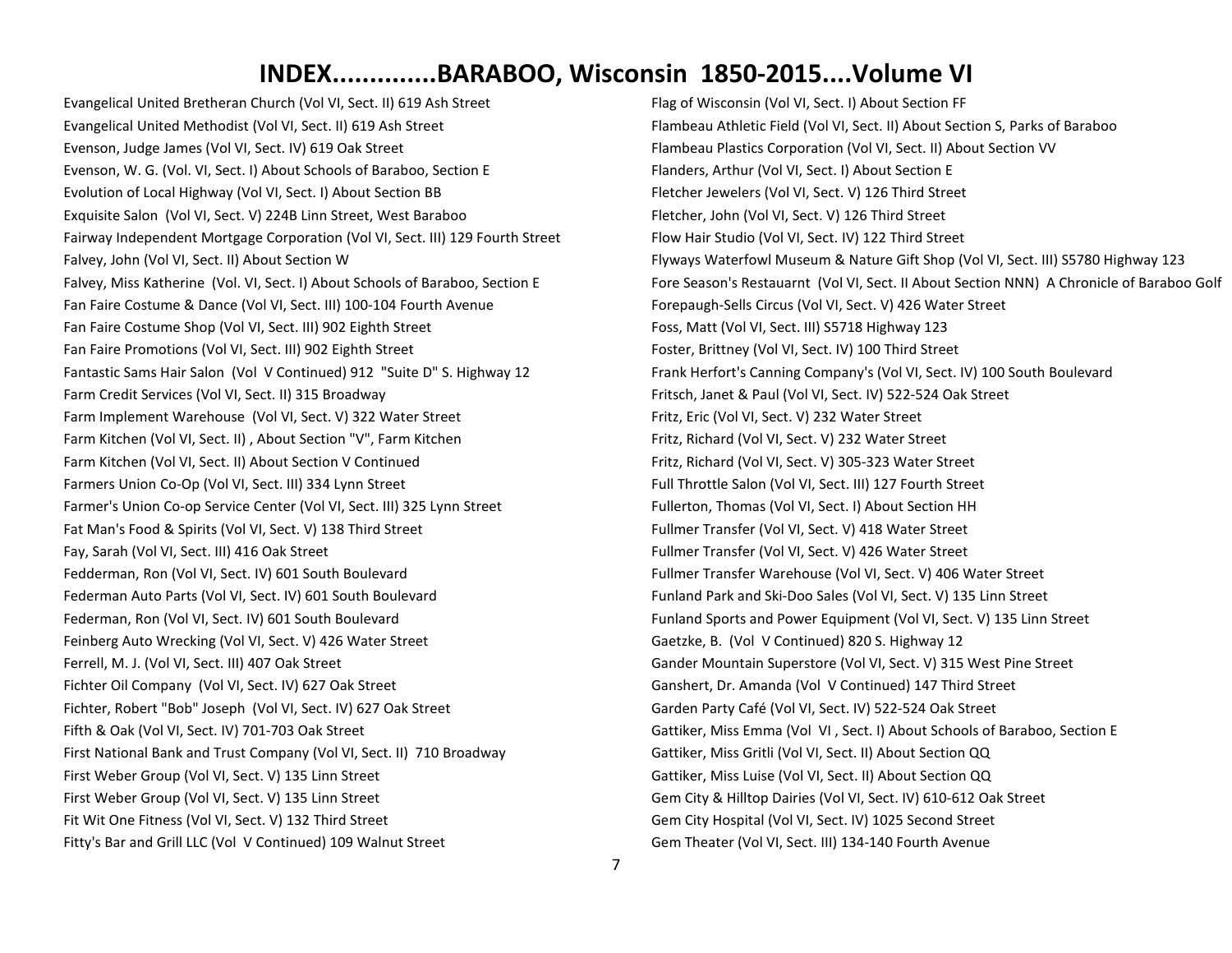Geoghegan Livery, John (Vol VI, Sect. V) 123 Vine Street Geoghegan, John (Vol VI, Sect. II) Trivia Section III Continued Geoghegan, John (Vol VI, Sect. IV) 705-707 Park Street Gerke Properties, Richard & Paul (Vol V Continued) 434 S. Highway 12 German Lutheran Church Bell (Vol VI, Sect. II) About Section R Continued Get N Go Mobile (Vol VI, Sect. IV) 325 South Boulevard Getschman, Pam (Vol VI, Sect. III) 100-104 Fourth Avenue GHC (Group Health Cooperative) (Vol VI, Sect. V) 423 Linn Street Gibbons, C. (Vol V Continued) 906-930 S. Highway 12 Gieshen, Paul (Vol VI, Sect. V) 617 Highway 136 (Westdayle Plaza) Gilbertson, John (Vol V Continued) 620 West Pine Street Glacier Valley Ford (Vol VI, Sect. IV) 1243 South Boulevard Glaser, Gregory "Greg" S. (Vol VI, Sect. IV) 122 Third Street Glaser, Herbert & Eloise (Daugs) (Vol VI, Sect. IV) 122 Third Street Glenville Bridge (Vol VI, Sect. V) 1616 Water Street Goddard, Richard (Vol VI, Sect. III) 330 Lynn Street Goddard, Richard (Vol VI, Sect. V) 305-323 Water Street Goff, Dan (Vol VI, Sect. II) About Section NNN, A Chronicle of Baraboo Golf Gold Shield Co-ops (Vol VI, Sect. III) 334 Lynn Street Golding, John (Vol VI, Sect. V) Lyons..West Baraboo 1872 Golf 2000 (Vol VI, Sect. IV) 522-524 Oak Street Golf, A Chronical of (Vol VI, Sect. II) About Section NNN Gollmar Brothers' Circus (Vol. VI, Sect. l) About Gollmar Brothers' Circus, Section CC Gollmar, Benjamin F. (Vol VI, Sect. I) About Gollmar Brothers' Circus, Section CC Gollmar, Charles A. () A Vol VI, Sect. I) bout Gollmar Brothers' Circus, Section CC Gollmar, Dr. Arthur H. (Vol VI, Sect. I)) About Gollmar Brothers' Circus, Section CC Gollmar, Edward T. (Vol I Continued) About Gollmar Brothers' Circus, Section CC Gollmar, Frank (Vol VI, Sect. I) About Gollmar Brothers' Circus, Section CC Gollmar, Fred C. (Vol VI, Sect. I)) About Gollmar Brothers' Circus, Section CC Gollmar, George J. Jr. (Vol VI, Sect. IV) 608 Oak Street Gollmar, Gotlieb G. (Vol VI, Sect. I)) About Gollmar Brothers' Circus, Section CC Gollmar, Jacob (Vol VI, Sect. I) About Gollmar Brothers' Circus, Section CC Gollmar, Judge Robert (Vol VI, Sect. I) About Section CC Gollmar, Mary M. (Juliar) (Vol VI, Sect. I)) About Gollmar Brothers' Circus, Section CC Gollmar, Mary Magdeline (Juliar) (Vol VI, Sect. I) About Section CC Gollmar, R. H. and Bohn, H. J. Law Firm (Vol VI, Sect. III) 121 Fourth Street Gollmar, Walter S. (Vol VI, Sect. I) About Gollmar Brothers' Circus, Section CC Gorman, Ed (Vol VI, Sect. V) 300-310 Water Street Grandstand, Friends of (Vol VI, Sect. I) About Section K Great Sauk Trail (Vol VI, Sect. II) About Section S, Parks of Baraboo Green Bull Day (Vol VI, Sect. V) Water Street Green Bull Day (Vol VI, Sect. V) Water Street Green Vine (Vol VI, Sect. IV) 112 Third Street Green Vine (Vol VI, Sect. IV) 133 Third Avenue Green Vine (Vol VI, Sect. III) 100-104 Fourth Avenue Greenwood, Mr & Mrs. Herbert (Vol VI, Sect. V) 109 Walnut Street Grey Hardware, Henry (Vol VI, Sect. III) 407 Oak Street Ground Observer Corps (Vol VI, Sect. III) 135 Fourth Street GRS MGT LLC (Vol VI, Sect. III) 412 Oak Street Grunberg, Ricki D. (Vol VI, Sect. IV) 612N Oak Street Gudenschager, Dr. Andy (Vol VI, Sect. V) 550 West Maple Street Gundlach, Andy (Vol V Continued) 434 S. Highway 12 Gunnison Manufacturing Co. (Vol VI, Sect. II) Trivia Section III Continued Gussel, Julie (Vol VI, Sect. IV) 701 Oak Street Gustafson & Prader Jewelry (Vol VI, Sect. IV) 528 Oak Street Gustafson, Gustaf T. (Vol VI, Sect. II) About Section O Habtitat for Humanity (Vol VI, Sect. IV) 615 South Boulevard Hagen, W. F. (Vol VI, Sect. V) 119 Third Street Hager, Albert (Vol VI, Sect. I) About Schools of Baraboo, Section E Hair Therapy LLC (Vol VI, Sect. II) 202 Broadway Haircut Express (Vol VI, Sect. III) 912 Eighth Avenue Hamdan-Krause, Laura (Vol VI, Sect. V) 126 Third Street Hamilton, H.M. (Vol VI, Sect. II) About Section QQ Hammond Manufacturing Co. (Vol VI, Sect. III) 1100 Lake Street Hammond Power Solutions (Vol VI, Sect. III) 1100 Lake Street Hankins LC, Paul M & Betty (Vol V Continued) 434 S. Highway 12 Hankins, Paul & Debbie (Vol V Continued) 434 S. Highway 12 Hansen, Betty (Vol VI, Sect. IV) 119 Third Avenue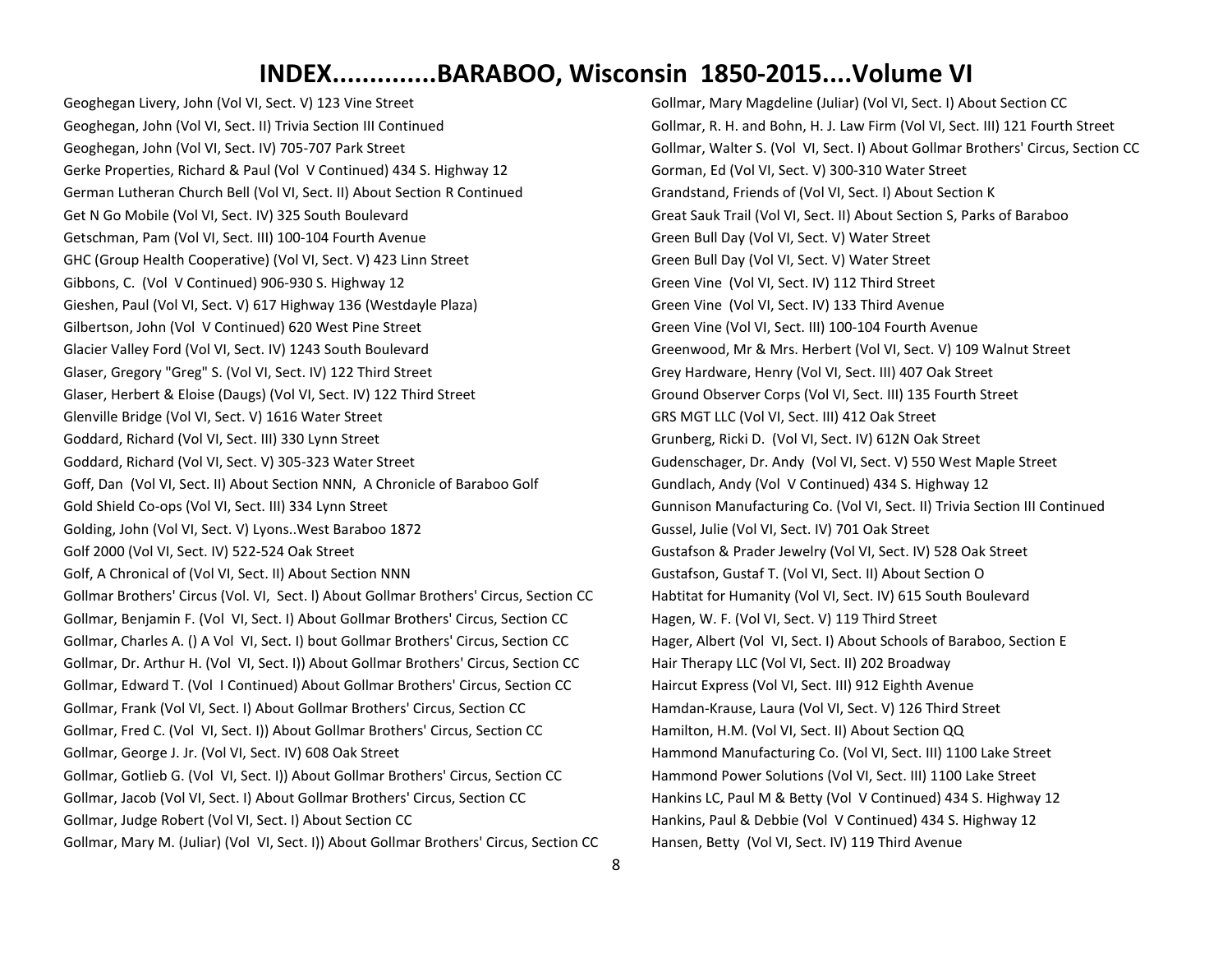Hanson, Irene (Vol VI, Sect. IV) 805 South Boulevard Hantzsch, Gil (Vol VI, Sect. IV) 1230 South Boulevard Harassthyz, Agoston (Vol VI, Sect. II) About section T Continued Harasthy, Agoston (Vol VI, Sect. II) About section T Continued Haraszthy, Agoston (Vol VI, Sect. II) About section T Continued Haraszthyz, Agoston (Vol VI, Sect. II) About section T Continued Hardee's restaurant (Vol VI, Sect. V) 629 West Pine Street, West Baraboo Hardin, Roosevelt (Rosey) (Vol VI, Sect. V) 630 West Pine Street Hardwick, John (Vol VI, Sect. V) 109 Walnut Street Harrison, Taffy Kay (Vol VI, Sect. III) 106 Fourth Avenue Hart, Ron (Vol VI, Sect. III) 700-720 Lincoln Avenue Harvey, Mr. & Mrs Kenneth (Vol VI, Sect. II) 124 Ash Street Haseltine's Clock (Vol VI, Sect. I) About Section GG Haskins Park, (Vol VI, Sect. II) About Section S, Haskin's park Haskins, Abraham Lincoln (Vol VI, Sect. I) About Haskins' Triplets, Section E Haskins, Abraham Lincoln (Vol VI, Sect. II) About Section S, Haskin's Park Haskins, Andy (Vol VI, Sect. II) About Section S, Haskin's Park Haskins, Curt (Vol VI, Sect. II) About Section S, Haskin's Park Haskins, Francis (Vol VI, Sect. II) About Section S, Haskin's Park Haskins, Gideon Welles (Vol VI, Sect. I) About Haskins' Triplets, Section EE Haskins, Gideon Wells (Vol VI, Sect. II) About Section S, Haskins Park Haskins, Horace (Vol VI, Sect. I) About Haskins' Triplets, Section EE Haskins, Hurvey (Vol VI, Sect. II) About Section S, Haskin's Park Haskins, James (Vol VI, Sect. I) About Haskins' Triplets, Section EE Haskins, Jim (Vol VI, Sect. II) About Section S, Haskin's Park Haskins, Leonard (Vol VI, Sect. I) About Haskins' Triplets, Section EE Haskins, Leonard and Lorisa (Vol VI, Sect. II) About Section S, Haskin's Park Haskins, Louisa Grace Haskins (Vol VI, Sect. I) About Haskins' Triplets, Section EE Haskins, Lucy (Vol VI, Sect. I) About Haskins' Triplets, Section EE Haskins, Mariah (Vol VI, Sect. I) About Haskins' Triplets, Section EE Haskins, Mary (Vol VI, Sect. I) About Haskins' Triplets, Section EE Haskins, Mary Ann (Vol VI, Sect. I) About Haskins' Triplets, Section EE Haskins, Mary Grace (Vol VI, Sect. I) About Haskins' Triplets, Section EE Haskins, Sally (Vol VI, Sect. I) About Haskins' Triplets, Section EE

Haskins, Samuel S. (Vol VI, Sect. I) About Haskins' Triplets, Section EE Haskins, Simon Cameron (Vol VI, Sect. II) About Section S, Haskin's park Haskins, Simon Cameron (Vol VI, Sect. I) About Haskins' Triplets, Section EE Haskins, Solon (Vol VI, Sect. I) About Haskins' Triplets, Section EE Haskins, Willard (Vol VI, Sect. I) About Haskins' Triplets, Section EE Hauser, Kevin (Vol VI, Sect. IV) 1333 South Boulevard Hawkins, Clair (Vol VI, Sect. II) 402-406 Broadway Hazel's Café (Vol V Continued) 506 West Pine Street Hazeltine, Mr & Mrs W. L. (Vol VI, Sect. IV) 515 Oak Street Healthy Inspiration (Vol VI, Sect. IV) 410 Oak Street Hearley, Julie (Vol VI, Sect. I) About Section F Hefferman, Katherine (Vol VI, Sect. IV) 610 Oak Street Hegley, Theodore S. Arms and Ammo (Vol VI, Sect. III) 102 Fourth Avenue Heineke, Helen & Gustave "Monk" (Vol VI, Sect. III) 116 Fourth Avenue Heller, Tom (Vol VI, Sect. III) 116 Fourth Avenue Henderson's Restaurant (Vol VI, Sect. III) 111 Fourth Street Henke, Arlene A. (Vol VI, Sect. III) 121 Fourth Street Henseler, Sherry (Vol VI, Sect. IV) 410 Oak Street Herndon, Jill (Vol VI, Sect. III) 912 Eighth Avenue Herrmann, Max (Vol VI, Sect. III) 804 Moore Street Hesselberg Sigh Shop, Dean (Vol VI, Sect. V) 1616 Water Street Highway 12, Evolution of (Vol VI, Sect. I) About Section BB Hiles, George (Vol VI, Sect. I) About Section E Hill Electric (Vol VI, Sect. III) 127 Third Street Hill Electric (Vol VI, Sect. III) 134-140 Fourth Avenue Hill Electric (Vol VI, Sect. V) 228 Linn Street, West Baraboo Hill, Matthew "Max" (Vol VI, Sect. III) 121 Fourth Street Hill, Calvin E. (Vol VI, Sect. III) 127 Third Street Hill, Doug (Vol VI, Sect. V) 615 West Hill Street Hill, Douglas, Larry and Daniel (Vol VI, Sect. III) 121 Fourth Street Hill, Ickabod (Vol VI, Sect. I) About Section HH Hill, Jeff (Vol VI, Sect. III) 127 Third Street Hill, Max (Vol VI, Sect. V) 228 Linn Street, West Baraboo Hill, Max J., Park (Vol VI, Sect. II) About Section S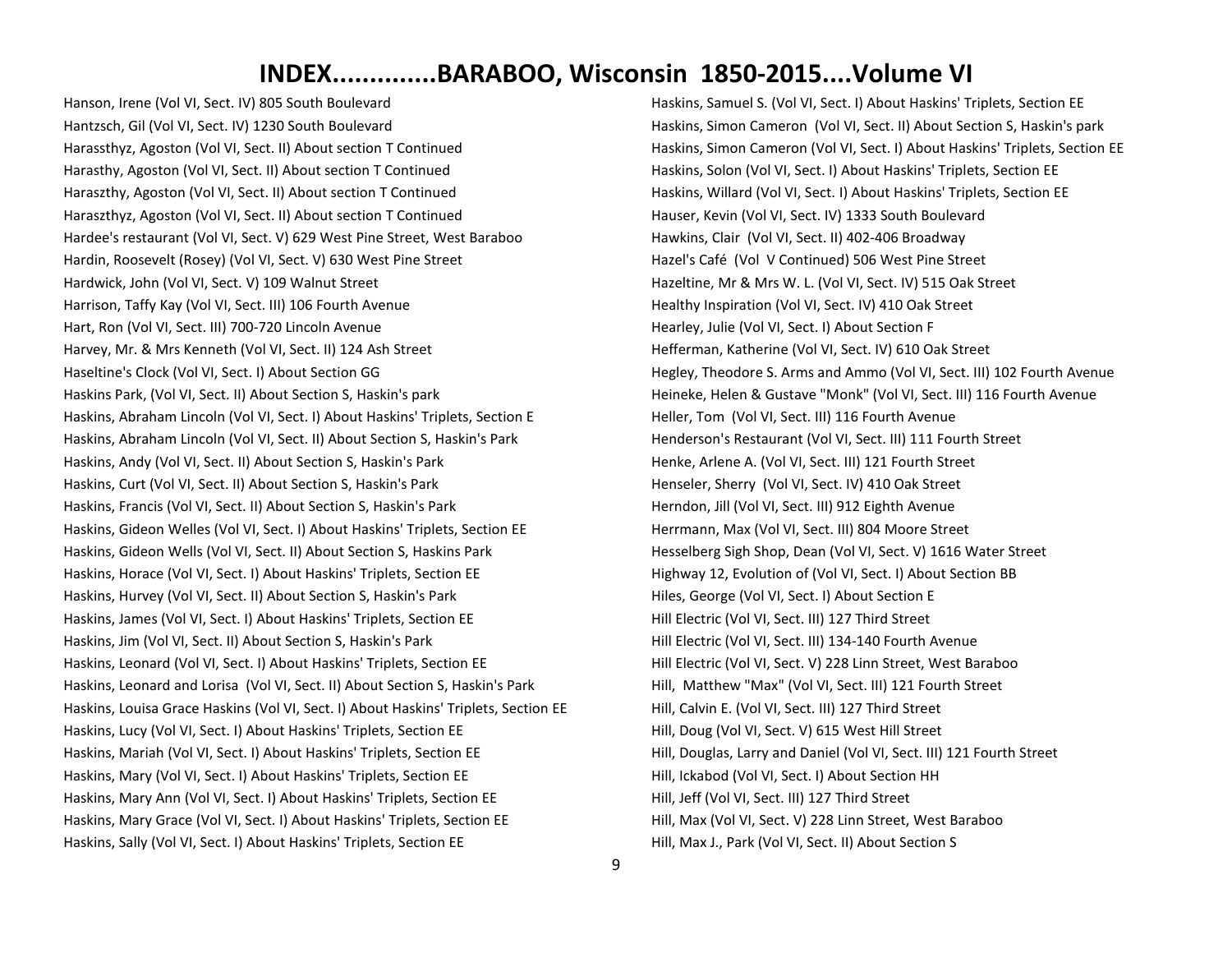Hill, Mrs. James H. (Vol VI, Sect. I) About Schools of Baraboo, Section E Hill, Valentia B. (Vol VI, Sect. I) About Section HH Hill's Gallery (Vol VI, Sect. IV) 121 Fourth Street Hill's Wiring (Vol VI, Sect. V) 615 West Hill Street, West Baraboo Hirschinger, Charles (Vol VI, Sect. I) About Section HH Hockey, Baraboo Youth (Vol VI, Sect. II) About Section S Hodgkin, H. C. (Vol VI, Sect. II) Trivia Section IV, Manchester Lower Water Power Hoffman, Rodey J. (Vol VI, Sect. III) 906 Eighth Avenue Hoffman. Donald B. (Vol VI, Sect. III) 914 Eighth Avenue Holah, George (Vol VI, Sect. V) Lyons..West Baraboo 1872 Holiday Salon and Boutique (Vol VI, Sect. IV) 110 Third Street Holiday, Chad & Jessica (Vol VI, Sect. IV) 110 Third Street Hollis, Missy (Vol VI, Sect. III) 912 Eighth Avenue Holstein-Friesian Assn. (Vol VI, Sect. III) 900-902 Eighth Avenue Home Instead Senior Care (Vol VI, Sect. II) 808 Broadway Home Town Auto Repair (Vol VI, Sect. II) 701 Broadway Home Town Auto Repair (Vol VI, Sect. II) 701 Broadway Homes by Sand County Contracting (Vol VI, Sect. IV) 512-514 Oak Street Honey Boy Farm (Vol V Continued) 840-880 S. Highway 12 Hood, Donald (Vol VI, Sect. II) About Section NNN, A Chronicle of Baraboo Golf Hook, Floyd B. (Vol VI, Sect. II) About Section W Hop Boom (Vol VI, Sect. II) Trivia Section IV Continued Hop Raising in Sauk County (Vol VI, Sect. II) Trivia Section IV Continued Hope House of Central Wisconsin (Vol VI, Sect. III) 910 Eighth Avenue Hopkins, Felicia H. (Vol VI, Sect. IV) 100 Third Street Hopkins, W. H. (Vol VI, Sect. IV) 100 Third Street Hopkins, W. H. (Vol VI, Sect. II) Trivia Section I Continued Hopkins, W. H. (Vol VI, Sect. V) 115 Vine Street Hoplins, N..Grocery Store (Vol VI, Sect. V) 147 Third Street Hoppe Felts Park (Vol VI, Sect. II) About Section S, Parks of Baraboo Hoppe Properties LLC (Vol VI, Sect. IV) 1243 South Boulevard Hoppe, Lee (Vol VI, Sect. IV) 1243 South Boulevard Hoppe, Michael & Rebecca (Vol VI, Sect. IV) 1243 South Boulevard Horicon Bank (Vol VI, Sect. IV) 101 Third Avenue

Horowitz, Donald G. (Vol VI, Sect. II) 617-623 Broadway Horstman Meat Market (Vol VI, Sect. IV) 526 Oak Street Hospitals of Baraboo (Vol VI, Sect. I) About Section DD House of Clocks (Vol VI, Sect. I) About Section GG Hub Chemical Company (Vol VI, Sect. III) 730 Lincoln Avenue Hull, Amos A. (Vol VI, Sect. I) About Section H Hulleman, Laura (Vol VI, Sect. IV) 122 Third Street Hulleman, Laura (Vol VI, Sect. V) 132 Third Street Humane Equipment Comapny (Vol VI, Sect. III) 804 Moore Street Humane Manufacturing Co. (Vol VI, Sect. II) About Section VV Hurry Back Bar (Vol VI, Sect. V) 1500 West Pine Street Hutchens, Clint (Vol VI, Sect. II) About Section NNN, Baraboo Golf Chronicle Hutton, Miss (Vol. VI, Sect. I) About Schools of Baraboo, Section E Ideal bakery (Vol VI, Sect. IV) 522 Oak Street Impact Fitness & Nutrition (Vol VI, Sect. V) 132 Third Street Industrial Coil Factory (Vol VI, Sect. V) 305-323 Water Street Iron Horse & Orphan Trains (Vol. VI, Vol I) About Section H Irvin Feld Exhibit Hall/Visitor's Center (Vol VI, Sect. V) 550 Water Street Isenberg, Carl (Vol VI, Sect. V) 124-128 Water Street Isenberg, Oscar (Vol V Continued) 145-147 Third Street Island Water Power (Vol VI, Sect. II) Trivia Section I Continued It's All About You, Yoga and More (Vol VI, Sect. III) 102 Fourth Avenue J. C. Penny Store (Vol VI, Sect. V) 127 Third Street Jack's Restaurant (Vol V Continued) 620 West Pine Street Jackson Auto Center (Vol VI, Sect. IV) 401 South Boulevard Jackson Property (Vol VI, Sect. III) Eighth Street Jackson, Craig (Vol VI, Sect. IV) 401 South Boulevard JAK Frost Frozen Yogurt (Vol VI, Sect. IV) 133 Third Avenue James, Michael (Vol VI, Sect. I) About Section B, About Winning the County Seat Janesville Clothing Co. (Vol VI, Sect. IV) 123-127 Second Street JC Penny (Vol VI, Sect. V) Westdayle Plaza..615 Highway 136 JC Penny Express (Vol VI, Sect. IV) 522-524 Oak Street Jeff's Auto Repair (Vol VI, Sect. IV) 401 South Boulevard Jennings, Waylon (Vol VI, Sect. II) , About Section "V", Farm Kitchen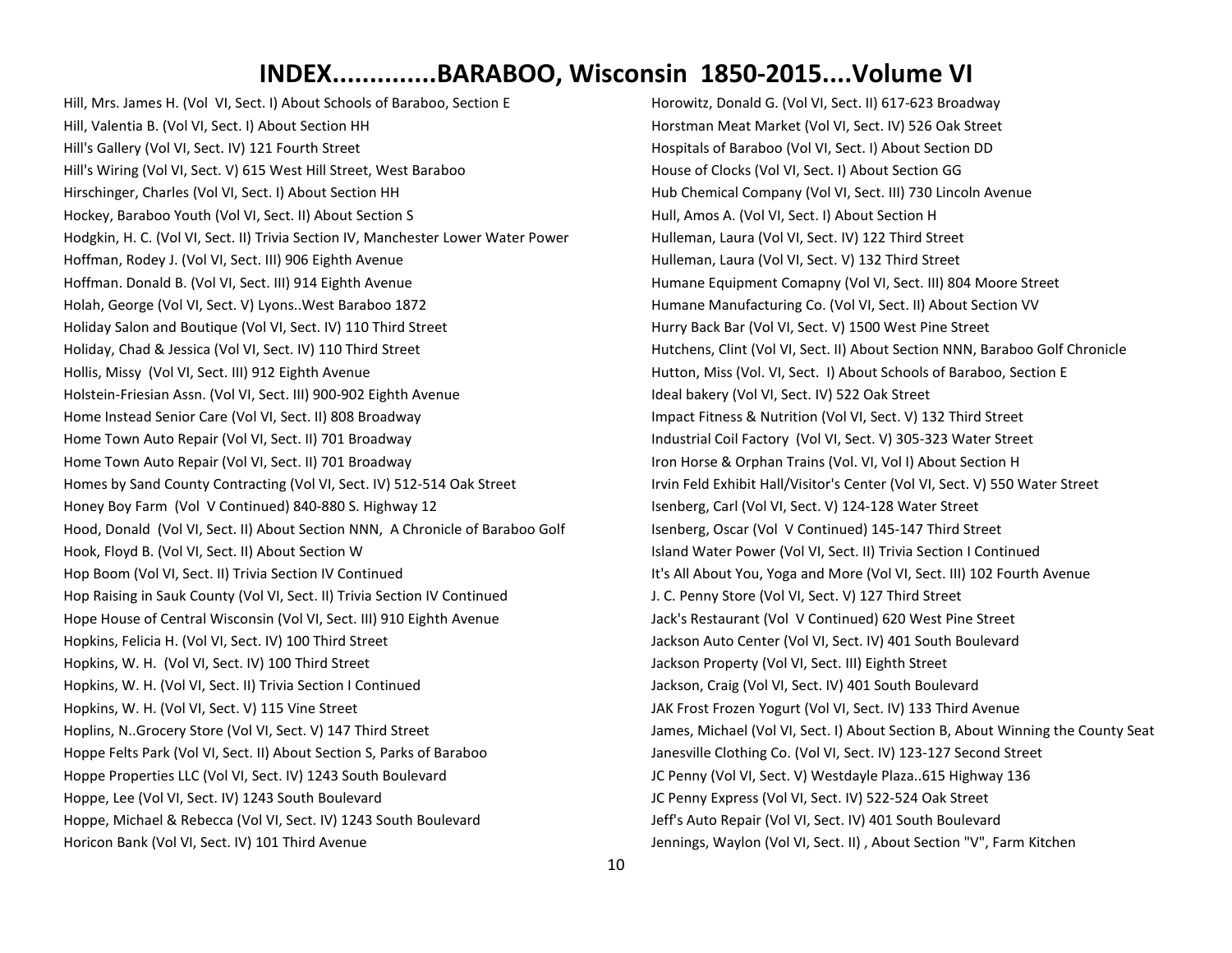Jeweler's Edge (Vol VI, Sect. III) 416 Oak Street Jim's Truck & Auto Repair (Vol VI, Sect. III) 326 Lynn Street Jitter's Coffee Co. (Vol VI, Sect. III) 674 W. Mulberry, West Baraboo Jitters Coffee Company (Vol VI, Sect. III) 674 W. Mulberry St., West Baraboo John's Coffee Shop (Vol VI, Sect. IV) 610 Oak Street Johnson Barn (Vol VI, Sect. III) 114-116 Fifth Avenue Johnson, Elmer (Vol VI, Sect. II) A Chronicle of Baraboo Golf, Section NNN Johnson, Franklin (Vol VI, Sect. II) About Section W J-Rock & Spray Painting (Vol VI, Sect. IV) 122 Third Street Juliar, A.A. and N. (Vol VI, Sect. II) About Section F Extended Juliar, Frederick (Vol VI, Sect. I) About Section II, Historic Homes/Property Juliar, Magdaline (Vol VI, Sect. II) About Section F Extended Juliar, Magdaline B. (Vol VI, Sect. I) About Section II, Historic Homes/Property Juliar, Maria Magdalene (Vol VI, Sect. II) About Section F Extended Juliar, Maria Magdaline (Vol VI, Sect. I) About Section II, Historic Homes/Property Juliar, Miss Kate (Vol VI, Sect. III) 111 Fourth Street Juliar, Nicholas (Vol VI, Sect. I) About Section II, Historic Homes/Property Junge's Baraboo Shop, Charles (Vol VI, Sect. IV) 510 & 510-1/2 Oak Street Junk, Anna Effinger (Vol VI, Sect. III) 331-409 Lynn Street Junk, Anna Isabelle (Vol VI, Sect. III) 331-409 Lynn Street Junk, Joseph (Vol VI, Sect. III) 331-409 Lynn Street Just Betty's Beauty Salon (Vol VI, Sect. IV) 110 Third Street Just For Kicks Dance Studio (Vol VI, Sect. III) 114 Fourth Avenue Justus, Eric & Heidi (Vol VI, Sect. IV) 133 Third Avenue K. P. Hall (Vol VI, Sect. IV) 220 Third Avenue Kahler, Robert (Vol VI, Sect. V) 151 Third Street Kamla, Andrew (Vol V Continued) 906 S. Highway 12 Karlin, Kara (Vol V Continued) 618 S. Highway 12 Keech, Miss Elizabeth M. (Vol. VI, Sect. I) About Schools of Baraboo, Section E Keller, Julie Gussel (Vol VI, Sect. IV) 701 Oak Street Kelley, D. (Vol VI, Sect. II) About Section QQ Kelley, Dr. D.M. (Vol VI, Sect. II) About Section QQ Kelly Hatchery (Vol VI, Sect. V) 412 Water Street Kelly, Atty. John (Vol VI, Sect. II) About Section Y

Kelly, Daniel (Vol VI, Sect. II) About Section QQ Kelly, Dr. & Mrs. D. M. (Vol VI, Sect. II) About Section QQ Kelly, John (Vol VI, Sect. V) Water Street Kelly, John M. (Vol VI, Sect. V) Water Street Kelsey, Judge W. T. (Vol VI, Sect. II) About Section QQ Kent Popcorn Wagon (Vol VI, Sect. IV) 101 Third Avenue Kent, Lester (Vol VI, Sect. IV) 100 Third Avenue Kerstetter, John (Vol VI, Sect. I) About Section B, About Winning the County Seat Kick Boxing, Men and Women Back Door (Vol VI, Sect. V) 132 Third Street Kieck, Kim (Vol VI, Sect. III) 129 Fourth Street Kieffer Court (Vol VI, Sect. II) About Section S, Parks of Baraboo Kieffer Sr., William (Vol VI, Sect. II About Section NNN) A Chronicle of Baraboo Golf Kieffer, Jim & Jerry (Vol VI, Sect. V) 320 Water Street Kieffer, Justin (Vol VI, Sect. II) About Section S, Parks of Baraboo Kimball, Mrs. Caroline (Vol. VI, Sect. I ) About Schools of Baraboo, Section E Kindschi, Keith (Vol VI, Sect. V) 130 Water Street King, R. J. (Vol V Continued) 506 West Pine Street King, Robert (Vol V Continued) 419 West Pine Street Kirk, Mrs. (Vol VI, Sect. III) 401 Oak Street Klitzke, Julie (Vol VI, Sect. V) 232 Water Street K-Mart (Vol VI, Sect. V) 615 Hiway 136, West Baraboo K-Mart Store (Vol VI, Sect. III) 1212 Eighth Street Kobussen Busses Ltd. (Vol VI, Sect. IV) 712 South Boulevard Koch, E. J. (Vol V Continued) 506 West Pine Street Koch, Rev. Karl and Esther (Vol VI, Sect. II) 619 Ash Street Koch, Walter (Vol VI, Sect. IV) 705-707 Park Street Koeling, Stuart (Vol VI, Sect. I) About Section F Kojawa, Anton (Vol VI, Sect. V) 240 Linn Street, West Baraboo Kolb, Susan (Vol VI, Sect. V) 126 Third Street Konen, Dr. (Vol VI, Sect. V) 147 Third Street Kortbein, Christine (Vol VI, Sect. III) 101 Fourth Street Kosek, Jan Effinger (Vol VI, Sect. III) 331-409 Lynn Street Kozel, Cindy (Vol VI, Sect. IV) 701 oak Street Krehbiel, Adam & Greta (Vol VI, Sect. IV) 133 Third Avenue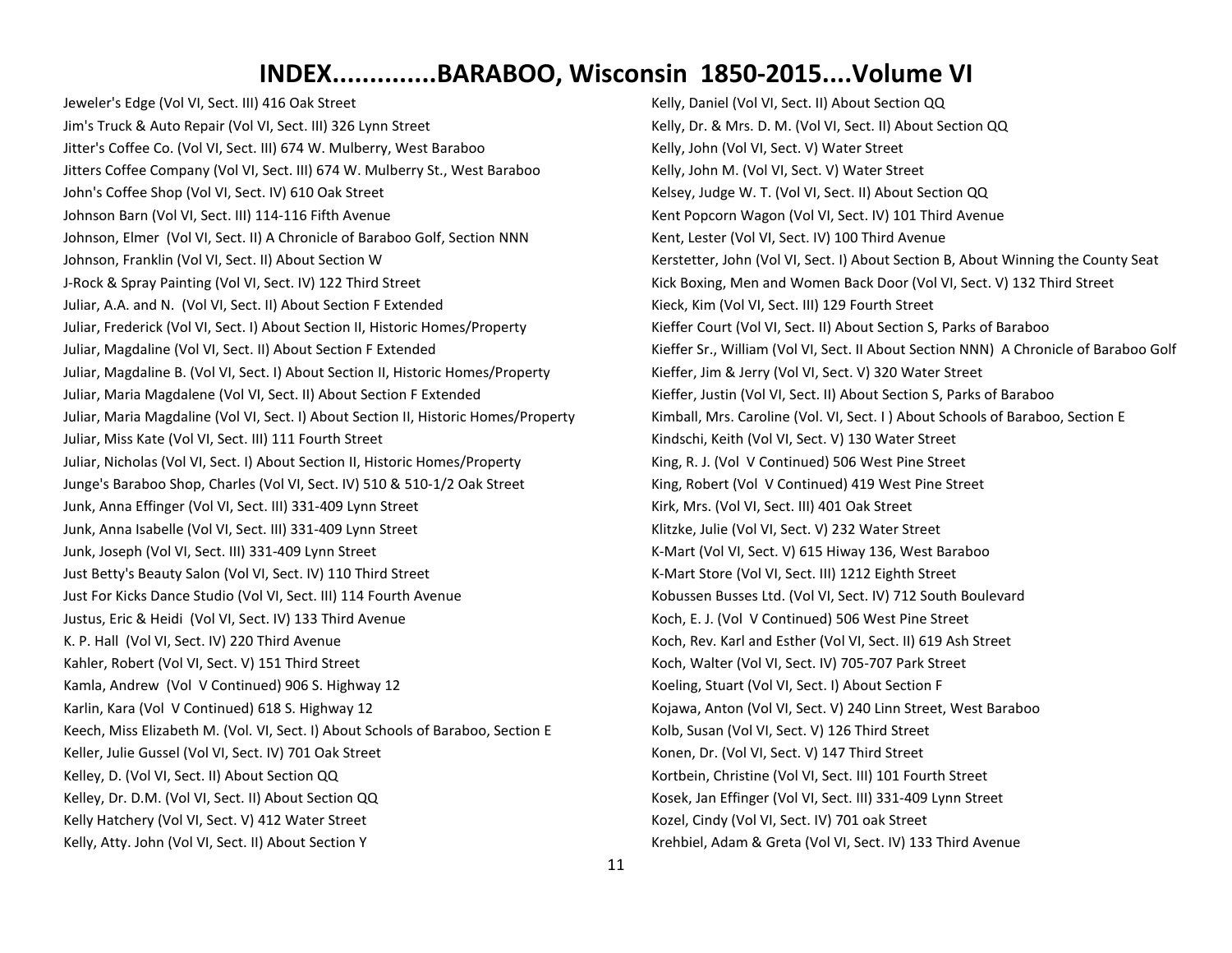Kroger Supermarket (Vol VI, Sect. IV) 123 Third Avenue Krueger, Fred "Spuds" (Vol VI, Sect. IV) 606 Oak Street Krunnfusz, Gordon (Vol VI, Sect. I) About Section HH Kruse Motor Sales (Vol VI, Sect. II) 515 Broadway Kruse, Karl (Vol VI, Sect. II) 515 Broadway Kuehn Electric (Vol VI, Sect. V) 615 West Hill Street, West Baraboo Kuester, Darla (Vol VI, Sect. II) , About Section "V", Farm Kitchen Kuester, Thomas "Tom" (Vol VI, Sect. II) About Section V, The Farm Kitchen Kuester, Tom (Vol VI, Sect. II) , About Section "V", Farm Kitchen Kwik Trip (Vol V Continued) 602 West Pine Street Labyrynth Games (Vol VI, Sect. IV) 123 Third Avenue Lacrosse Coes to Baraboo (Vol VI, Sect. II) About Section S, Parks of Baraboo Lagaveen's Floral (Vol VI, Sect. III) 120 Fourth Avenue Lake States Railway Association (Vol VI, Sect. V) 305-323 Water Street Lake States Railway Hist Asc (Vol VI, Sect. III) 330 Lynn Street Langdon's Butter Tub Factory (Vol VI, Sect. V) 442 Water Street Lange Wilkinson Osborne Insurance Agency (Vol VI, Sect. IV) 702 Oak Street Lange, John W. (Vol VI, Sect. IV) 702 Oak Street Langer, Cindy (Vol VI, Sect. III) 912 Eighth Avenue Lange-Wilkinson Agency (Vol VI, Sect. II) About Section XX Lanich Garage (Vol VI, Sect. III) 108 Fifth Street Larson, Mrs. Conrad (Vol V Continued) 419 West Pine Street Larson, Mrs. Conrad (Vol V Continued) 506 West Pine Street Larson, Orvis (Vol V Continued) 419 West Pine Street Larson, Orvis (Vol V Continued) 506 West Pine Street Larson, Virna (Vol V Continued) 419 West Pine Street Larson, Virna (Vol V Continued) 506 West Pine Street LaVine Newspaper Group (Vol VI, Sect. III) 408 Oak Street Lawson, Miss Flora (Vol. VI, Sect. I) About Schools of Baraboo, Section E Laymon Properties LLC (Vol VI, Sect. IV) 215 South Boulevard Leece Junk Yard, Louis (Vol VI, Sect. V) 442 Water Street Lee-Radtke Hardware Company (Vol VI, Sect. IV) 116 Third Avenue Leidhold, Sandra (Vol VI, Sect. IV) 209 South Boulevard Lenerz, Terri (Vol VI, Sect. IV) 520 Oak Street

Leonard, Alfred (Vol VI, Sect. I) About Section B, About Winning the County Seat Lester Steinhorst (Vol VI, Sect. IV) 805 South Boulevard Leussler, Jane (Vol VI, Sect. IV) 612N Oak Street Lewis hatchery (Vol VI, Sect. V) 412 Water Street Lewison, Dan (Vol VI, Sect. II) About Section NNN, Baraboo Golf Chronicle Lewison, Diane (Vol VI, Sect. II) About Section NNN, Baraboo Golf Chronicle Libby Mcneill & Libby (Vol VI, Sect. IV) 801 Sauk Avenue Lifeline Christian Book & Gift Shop (Vol VI, Sect. I) 142 Third Street Lillian Verrall (Vol VI, Sect. IV) 112 Third Street (aka as 114 Third Street) Lincoln, President (Vol VI, Sect. II) About Section S, Haskin's Park Lion's Club (Vol VI, Sect. IV) 220 Third Avenue Liss Junk Yard , Louis (Vol VI, Sect. V) 434 Water Street Liss, Louis (Vol VI, Sect. V) 442 Water Street Liston Dog Park, Pat (Vol VI, Sect. II) About Section S Little Village Café (Vol III Continued) 146 Fouth Avenue Little Village Café (Vol III Continued) 146 Fouth Avenue Little Village Café (Vol VI, Sect. III) 146 Fourth Avenue Loechler, Donald L. (Vol V Continued) 875 S. Highway 12 Loechler, James D. (Vol V Continued) 875 S. Highway 12 Loechler, Jim (Vol V Continued) 875 S. Highway 12 lommen, Wendy & Rick (Vol V Continued) 314 West Pine Street Long Life Roofing (Vol VI, Sect. III) 134-140 Fourth Avenue Loop, The (Vol VI, Sect. II About Section NNN) A Chronicle of Baraboo Golf Lorillard Tobacco Co. (Vol VI, Sect. IV) 100-134 South Boulevard Lorillard Tobacco Co. (Vol VI, Sect. V) 305-323 Water Street Lot, Robert & Bailey, Benjamin (Vol VI, Sect. V) Lyons..West Baraboo 1872 Loveless, Jennifer (Vol VI, Sect. III) 127 Fourth Street Lum, Jim (Vol VI, Sect. III) 100-104 Fourth Avenue Lum, Tommy (Vol VI, Sect. III) 100-104 Fourth Avenue Luter's, Jacob Home (Vol VI, Sect. IV) Second Avenue Lyceum Theater (Vol VI, Sect. III) 134-140 Fourth Avenue Lyons School (Vol VI, Sect. V) 400 West Pine Street M & S Auto Sales (Vol VI, Sect. V) 357 S. Highway 12 Mackey, Harriet Lillian (Vol VI, Sect. II) About Section QQ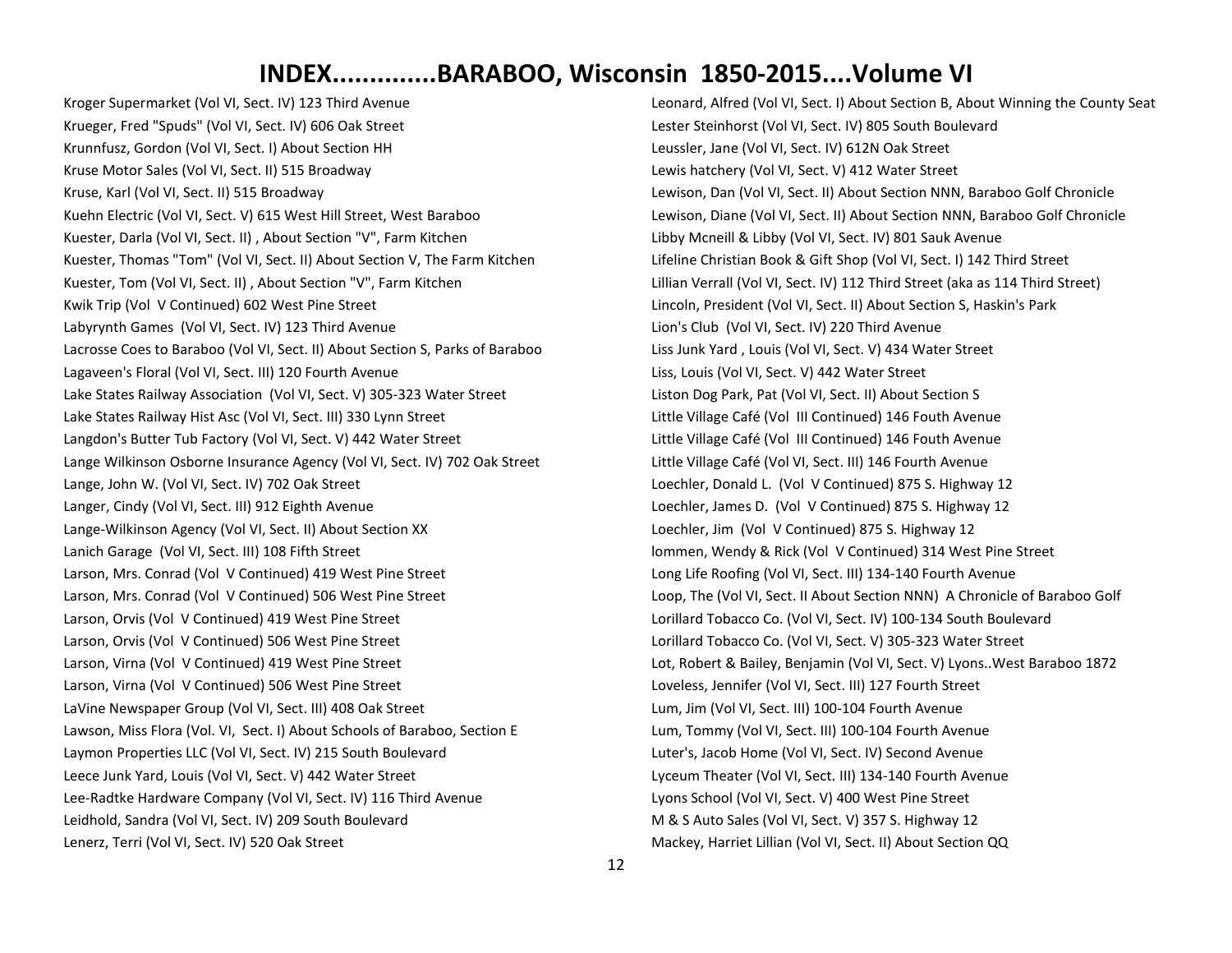Mackey, Safford (Vol VI, Sect. II) About Section QQ Madalon, Arnies (Vol V Continued) 603 West Pine Street Madland, Bob & Sharon (Vol VI, Sect. III) 416 Oak Street Mafett, Hodgkin and Clarke (Vol VI, Sect. II) Trivia Section IV, Manchester Lower….. Magdalene Home (Vol VI, Sect. II) About Section QQ Mailbox Moving LLC (Vol VI, Sect. II) 620 Broadway Majestic Floors & More LLC (Vol VI, Sect. IV) 503 South Boulevard Manchester (Vol VI, Sect. I) About Section BBB Manchester Park (Vol VI, Sect. II) About Section S Manchester Street Bridge (Vol VI, Sect. II) About Section S Manthe, Richard (Vol VI, Sect. III) 123 Fourth Street Marks, Benjamin (Vol VI, Sect. V) 117-129 Walnut Street Marquiessee, Harriet (Vol VI, Sect. II) About Section QQ Masonic Lodge of Baraboo (Vol VI, Sect. II) About Section WWW Masonry, Royal Arch (Vol VI, Sect. II) About Section WWW Mattei, Jim (Vol V Continued) 527 West Pine Street Matthews, David (Vol VI, Sect. II About Section NNN) A Chronicle of Baraboo Golf Matthews, Richard (Vol VI, Sect. II About Section NNN) A Chronicle of Baraboo Golf Maurices (Vol VI, Vol V ) 930 S. Highway 12 Maurice's (Vol VI, Sect. V) 621 Hiway 136, West Baraboo Maxwell Automobile (Vol VI, Sect. III) 108 Fifth Street Maxwell, Emma (Vol VI, Sect. I) About Section E Maxwell, Miss Emma (Vol VI, Sect. I) About Section I Continued, Bridges of Baraboo Maxwell-Potter Conservancy (Vol VI, Sect. II) About Section S, Parks of baraboo Mazerek, Erica (Vol VI, Sect. II) 220 Broadway McArthur & Sons, George (Vol VI, Sect. V) 129 Water Street McArthur Hammock Factory (Vol VI, Sect. V) 1616 Water Street McCleery, Laurie (Vol VI, Sect. III) 120 Fourth Avenue McDonalds Fast foods (Vol V Continued) 314 West Pine Street McDonald's Restaurant (Vol VI, Sect. V) 314 West Pine Street McFetridge, James Albert (Vol VI, Sect. II) Trivia Section I Continued McFetrudge, E. P. (Vol. VI, Sect. I) About Schools of Baraboo, Section E McGann, James (Vol VI, Sect. III) 401 Oak Street McGann-Kurtz Company (Vol VI, Sect. III) 401 Oak Street

McGinnis, Frank (Vol VI, Sect. III) 101 Fourth Street McGonigle, Dr. (Vol VI, Sect. II) About Section QQ McGuan, Andrew (Vol VI, Sect. II About Section NNN) A Chronicle of Baraboo Golf McIntyre, Neil (Vol VI, Sect. III) S5718 Highway 123 McLain, C. F. (Vol VI, Sect. II) Trivia Section IV, Manchester Lower Water Power McMullen, Melissa (Vol VI, Sect. III) 912 Eighth Avenue McMurray, Angela (Vol VI, Sect. V) 132 Third Street McNabb, John (Vol VI, Sect. IV) 606 Oak Street Meat Market, The (Vol VI, Sect. III) 700-720 Lincoln Avenue Medina, Stacy (Vol VI, Sect. II) 220 Broadway Meitner, John (Vol VI, Sect. II) , About Section "V", Farm Kitchen Melissa's Make-Up Station (Vol VI, Sect. V) 144 Third Street Melz, Martha Effinger (Vol VI, Sect. III) 331-409 Lynn Street Memorials of Half a Century (Vol VI, Sect. II) About Section ZZ Memory Bank (Vol VI, Sect. III) 100-104 Fourth Avenue Menendez, Delmy (Vol VI, Sect. II) 220 Broadway Messenger Hotel (Vol VI, Sect. I) About Section N Continued Metcalf & Crossman (Vol VI, Sect. I) About Section B, About Winning the County Seat Methodism in Baraboo (Vol. VI, Sect. I) About Section HH Methodism In Baraboo (Vol VI, Sect. II) 615 Broadway Methodist Busy Bee Mission Band (Vol VI, Sect. I) About Section HH Methodist Busy Bee Mission Band (Vol VI, Sect. II) 620 Broadway Methodist Church Bell (Vol VI, Sect. II) 620 Broadway Methodist Church, First (Vol VI, Sect. I) About Section HH Methodist Church, South Side (Vol VI, Sect. I) About Section HH Methodist Ladies Aid (Vol VI, Sect. I) About Section HH Methodist Ladies Aid (Vol VI, Sect. II) 620 Broadway Methodist Sewing Society (Vol VI, Sect. I) About Section HH Methodist Sewing Society (Vol VI, Sect. II) 620 Broadway Methodist Women's Society (Vol VI, Sect. II) 620 Broadway Methodist, First United (Vol VI, Sect. I) About Section HH Methodist, First United (Vol VI, Sect. III) 202 Fourth Avenue Methodist, Pastors (Vol VI, Sect. I) About Section HH Methodist, Presiding Elder's List (Vol VI, Sect. I) About Section HH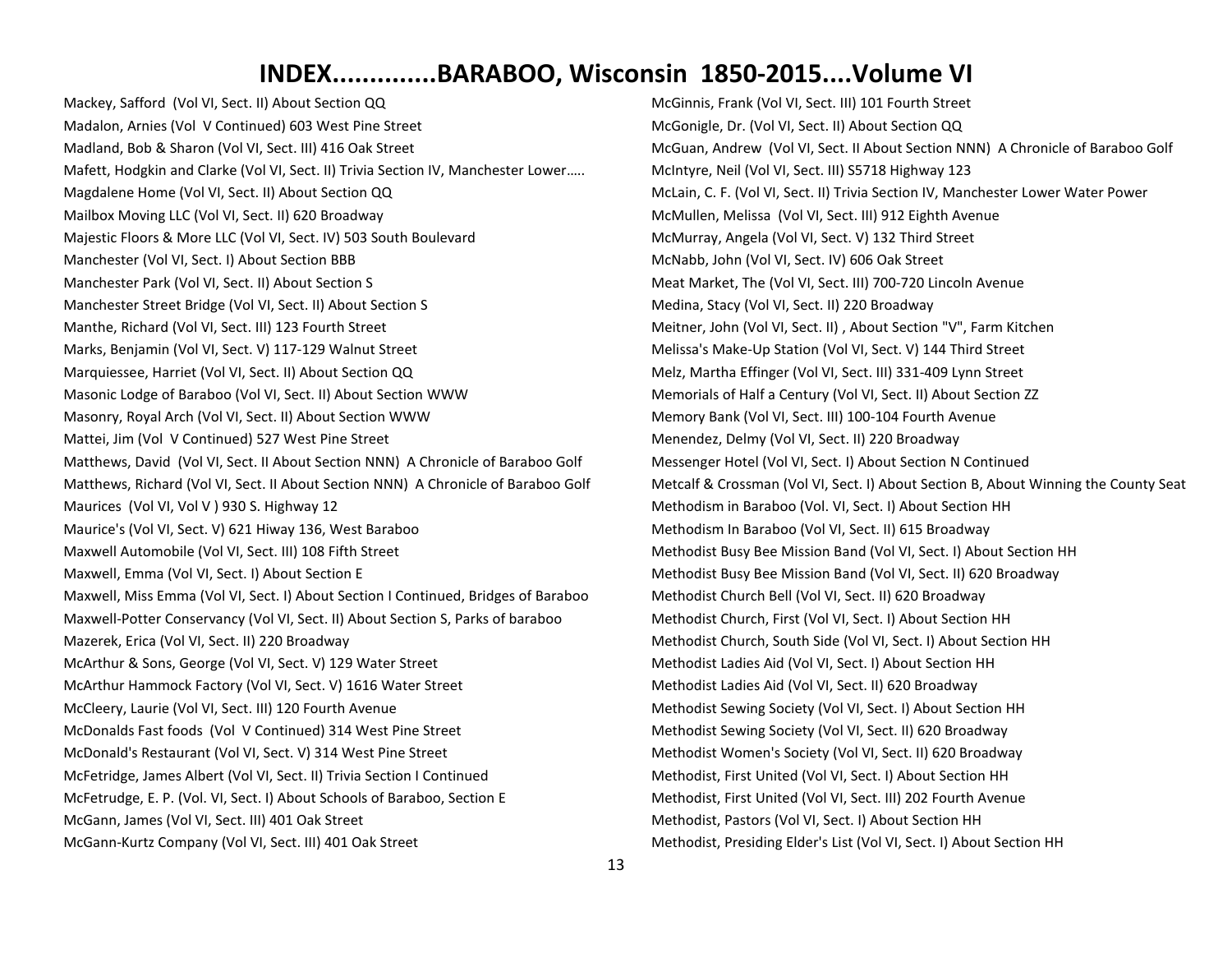Mexican Square Market (Vol VI, Sect. V) 139 Third Street Meyer, Amity (Vol VI, Sect. III) 114 Fourth Avenue Meyer, Eric (Vol VI, Sect. III) 116 Fourth Avenue Midway Oil (Vol VI, Sect. II) 314 Broadway Midwest Sportswear Manufacturing (Vol VI, Sect. IV) 123-127 Second Street Mike's Bar (Vol V Continued) 620 West Pine Street Mike's Radiator Service (Vol VI, Sect. V) 240 Linn Street, West Baraboo Miller, Erastus A. (Vol VI, Sect. IV) 100 Third Avenue Milovich, Bob (Vol VI, Sect. II About Section NNN) A Chronicle of Baraboo Golf Milwaukee & St. Paul Railroad (Vol VI, Sect. I) About Section H Milwaukee & Western Railroad (Vol VI, Sect. I) About Section H Milwaukee, Watertown & Baraboo Valley Railroad (Vol VI, Sect. I) About Section H Miranda, Martin (Vol VI, Sect. V) 139 Third Street Mitchell Automobile (Vol VI, Sect. III) 108 Fifth Street Mitchell, Marcus (Vol VI, Sect. IV) 100 Third Street Mittleasteadt, Darrell (Vol VI, Sect. V) 630 West Pine Street Moeller, Henry (Vol VI, Sect. II) About Section QQ Moeller, Henry Jr. and Corwin (Vol VI, Sect. II) About Section F Extended Moeller, Henry Sr. (Vol VI, Sect. II) About Section QQ Moeller, Henry Sr. (Vol VI, Sect. III) 111 Fourth Street Moffett, C. T. (Vol VI, Sect. II) Trivia Section IV, Manchester Lower Water Power Moffett, T. T. (Vol VI, Sect. II) Trivia Section IV, Manchester Lower Water Power Molinaro, Jacque & Vinnie (Vol VI, Sect. III) 674 W. Mulberry, West Baraboo Monks Bar & Grille (Vol VI, Sect. III) 116 Fourth Avenue Monroe, Mrs. Ward (Vol VI, Sect. II) Trivia Section IV, Manchester/Lower Water Power Moon, Dr. James (Vol VI, Sect. III) 101 Fourth Street Moon, Dr. John "Bill" William (Vol VI, Sect. III) 101 Fourth Street Moon, Dr. John F. & Mrs. Grace Moon (Vol VI, Sect. III) 101 Fourth Street Moon, Virginia Mae (Vol VI, Sect. III) 101 Fourth Street Moore Street Bridge Repair (Vol VI, Sect. I) Bridges of Baraboo, Section I Moore, Robert J. (Vol VI, Sect. I) About Section N Mopuld, Thomas H & Florence C. (Vol V Continued) 434 S. Highay 12 Moran, Thos (Vol VI, Sect. II) About Section F Extended Morehead, Thomas (Vol VI, Sect. V) Lyons..West Baraboo 1872

Morely, Isaac W. (Vol VI, Sect. I) About Section K Morgan, Robert & Patricia (Vol VI, Sect. II) About Section V Continued..Farm Kitchen Morgans Ritz (Vol V Continued) 603 West Pine Street Morley, Mrs. (Vol VI, Sect. I) About Section E Morris, Jeff (Vol VI, Sect. III) 116 Fourth Avenue Morse, Clarissa (Vol VI, Sect. I) About Section HH Mould, Thomas (Vol VI, Sect. II) About Section W Mould's Motel (Vol V Continued) 434 S. Highway 12 Moy, C. H. (Vol VI, Sect. IV) 109-1/2 Third Avenue Muck, Miss (Vol. VI, Sect. I) About Schools of Baraboo, Section E Mueller, Ernest Frank (Vol VI, Sect. III) 110 Fourth Avenue Mueller, Eugene "Gene" Lawrence (Vol VI, Sect. III) 700-720 Lincoln Avenue Mueller, Jina (Vol VI, Sect. III) 912 Eighth Avenue Mueller's Meat Market (Vol VI, Sect. III) 700-720 Lincoln Avenue Mugivan, Jerry (Vol. VI, Sect. I) About Gollmar Brothers' Circus, Section CC Mulberry Corner Resale/Antiques (Vol VI, Sect. III) 674 W. Mulberry, West Baraboo Murphy, Dave (Vol VI, Sect. IV) 1230 South Boulevard My Cousin Vinnies" Resale (Vol VI, Sect. III) 674 W. Mulberry, West Baraboo National Body Company (Vol VI, Sect. V) 124 Walnut Street Neat-O's Bake Shop (Vol VI, Sect. III) 420 Oak Street NECO Hammond (Vol VI, Sect. III) 1100 Lake Street NeCollins, J. E. (Vol. VI, Sect. I) About Schools of Baraboo, Section E Neitzel, Lori (Vol VI, Sect. III) S5718 Highway 123 Nelson, Debbie (Vol VI, Sect. IV) 112 Third Street Nelson, Debbie (Vol VI, Sect. IV) 133 Third Avenue Nelson, Debbie (Vol VI, Sect. III) 100-104 Fourth Avenue Nelson, Gary (Vol VI, Sect. IV) 610-612 Oak Street Nelson, Willie (Vol VI, Sect. II) , About Section "V", Farm Kitchen New Life (Vol V Continued) 840 S. Highway 12, Suite 3 New-China Café (Vol VI, Sect. IV) 109-1/2 Third Avenue Newman Field, Beryl (Vol VI, Sect. II) About Section S News Republic NewspaperTimeline (Vol VI, Sect. III) 408 Oak Street Newspaper, Baraboo Advertiser (Vol VI, Sect. III) 408 Oak Street Newspaper, Baraboo Evening News (Vol VI, Sect. III) 408 Oak Street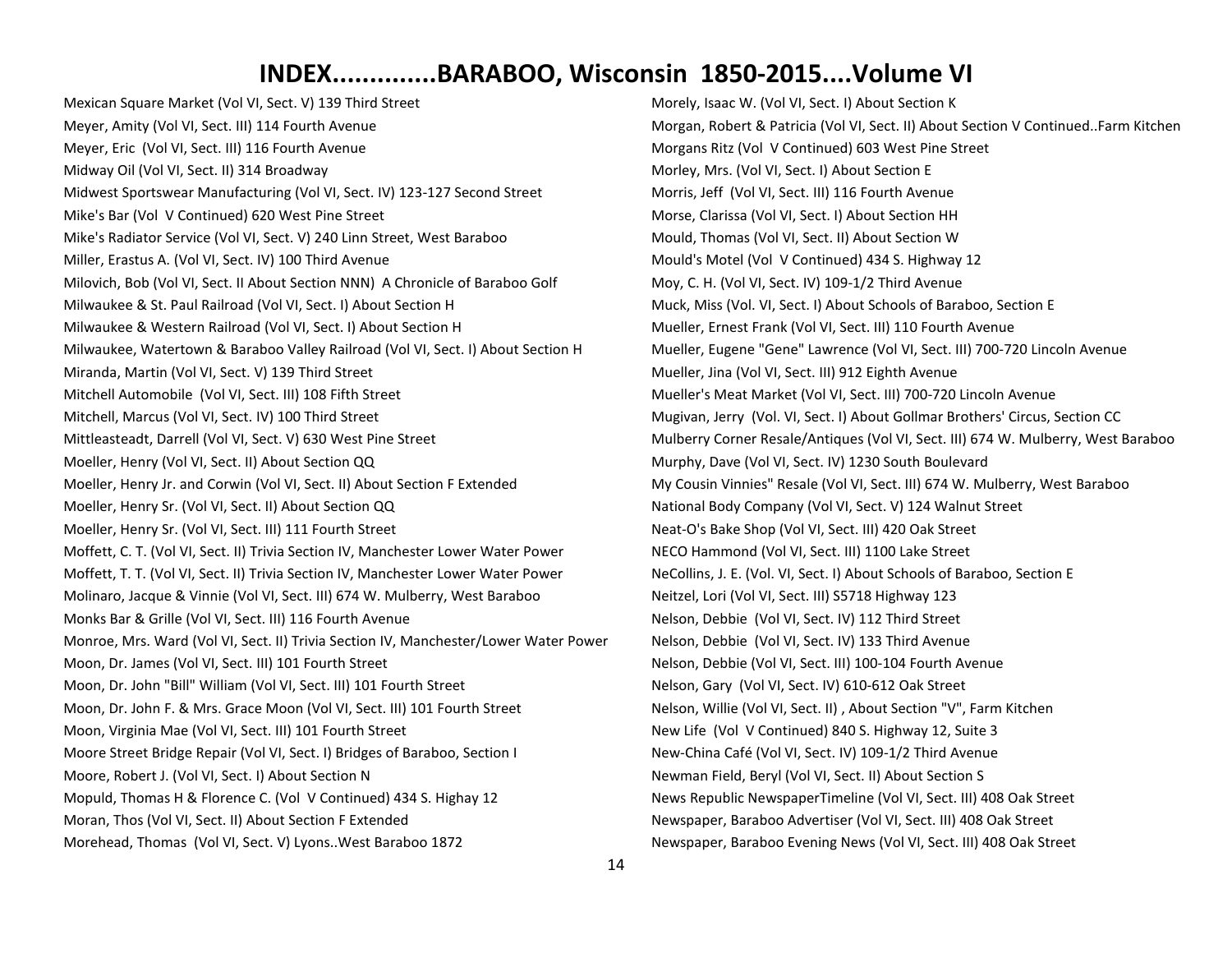Newspaper, Baraboo News (Vol VI, Sect. III) 408 Oak Street Newspaper, Baraboo News Republic (Vol VI, Sect. III) 408 Oak Street Newspaper, Baraboo Republic (Vol VI, Sect. III) 408 Oak Street Newspaper, Daily Republic (Vol VI, Sect. III) 408 Oak Street Newspaper, Local Timeline (Vol VI, Sect. III) 408 Oak Street Newspaper, Mirror Lake Echo (Vol VI, Sect. III) 408 Oak Street Newspaper, Weekly Baraboo Republic (Vol VI, Sect. III) 408 Oak Street Newspapers, About Local (Vol VI, Sect. I) Section "J" ..Local Newspapers Nickel, Henry (Vol VI, Sect. V) 124 Walnut Street Nieto, Tony & Amanda (Vol VI, Sect. III) 420 Oak Street Norse Leasing Co. (Vol VI, Sect. II) About Section VV Norse Leasing Company (Vol VI, Sect. III) 805 Moore Street North, Harry & Ida (Vol VI, Sect. II) About Section F Extended North, Ida (Ringling) & Harry (Vol VI, Sect. I) About Section II, Historic Homes/Property North, Lila (Lilah) (Vol VI, Sect. I) About Section II, Historic Homes/Property North, Lilah (Vol VI, Sect. II) About Section F Extended Northern Engineering Co. (Vol VI, Sect. III) 1100 lake Street Northern Engineering Co. (Vol VI, Sect. IV) 600 South Boulevard Northern Engineering Co. (Vol VI, Sect. IV) 702 Lynn Avenue Northwestern Refrigerator Line Co. (Vol VI, Sect. IV) 100-134 South Boulevard Noyes Residence (Vol VI, Sect. III) 201 First Street Noyse Corner (Vol VI, Sect. II) 220 Ash Street Nu-Life Roofing/Siding (Vol VI, Sect. IV) 515 South Boulevard Oak Street Antiques & Yarn Shop (Vol VI, Sect. IV) 528-534 Oak Street Oak Street Antiques (Vol VI, Sect. IV) 522-524 Oak Street Oak Street by Alice Kent Trimpey (Vol VI, Sect. III) Oak Street Oates, Harvey (Vol VI, Sect. II) About Section W Ochsner Park (Vol VI, Sect. II) About Section S Ochsner Park Zoo (Vol VI, Sect. II) About Section S Ochsner Park, Lower (Vol VI, Sect. V) About The Parks of Baraboo, Section "S" Ochsner, Mr. & Mrs. (Vol VI, Sect. II) About Section V Continued Old Highway House (Vol V Continued) 620 West Pine Street O'Leary, Miss Jessie (Vol. VI, Sect. I) About Schools of Baraboo, Section E O'Neill, Tatsiana & Jim (Vol VI, Sect. III) 102 Fourth Avenue

Onikul Scrap Yard (Vol VI, Sect. II) Trivia Section III Onyx Property (Vol VI, Sect. V) 320 Water Street Organic Garden Project (Vol. VI, Sect. II) About Section S Orpheum Theater (Vol VI, Sect. III) 134-140 Fourth Avenue Osborne, Thomas L. (Vol VI, Sect. IV) 702 Oak Street Ott Paint Shop, G.W. (Vol VI, Sect. V) 147 Water Street Ott, Robert "Bob" (Vol VI, Sect. III) 123-125 Fourth Street Otter Creek Development (Vol VI, Sect. IV) 1333 South Boulevard Outline Sketches of Sauk County (Vol VI, Sect. II) About Section ZZ Owen, Jim (Vol VI, Sect. III) 119 Fourth Street Owen, Jim (Vol VI, Sect. IV) 1230 South Boulevard P & B Auto Parts (Vol VI, Sect. V) 133 Water Street Page Jr., Kurt (Vol VI, Sect. III) 408 Oak Street Page Sr., Curt (Vol VI, Sect. III) 408 Oak Street Page, Harlan (Vol VI, Sect. III) 408 Oak Street Page, Kathryn (Vol VI, Sect. II) About Section NNN, A Chronicle of Baraboo Golf Pagel Brothers' Poultry & Eggs (Vol VI, Sect. V) 418 Water Street Palmer, Stuart (Vol VI, Sect. II) About Section XX Panache Academy of Beauty (Vol VI, Sect. V) 232 Water Street Panoramic Resort (Vol VI, Sect. II) About Section NNN, A Chronicle of Baraboo Golf Panucci, Jeanne (Vol VI, Sect. III) 101 Fourth Street Papa's Trading Post (Vol VI, Sect. V) 621 Hiway 136, West Baraboo Parchem Chiropractic Center (Vol VI, Sect. III) 906 Eighth Avenue Parchem Chiropractic Center (Vol VI, Sect. III) 906 Eighth Avenue Parchem, Dr. Chad M. (Vol VI, Sect. III) 906 Eighth Avenue Parchem, Dr. Chad M. (Vol VI, Sect. III) 906 Eighth Avenue Parchem, Gordon & Ann (Vol VI, Sect. V) 135 Linn Street Parchem, Gordon & Annie (Vol VI, Sect. V) 135 Linn Street, West Baraboo Parchem, Mel & Hazel (Vol VI, Sect. IV) 515 South Boulevard Park, Attridge (Vol VI, Sect. II) About Section S Park, Campbell (Vol VI, Sect. II) About Section S Park, Haskins (Vol VI, Sect. II) About Section S, Haskin's Park Park, Manchester (Vol VI, Sect. II) About Section S Park, Max J. Hill (Vol VI, Sect. II) About Section S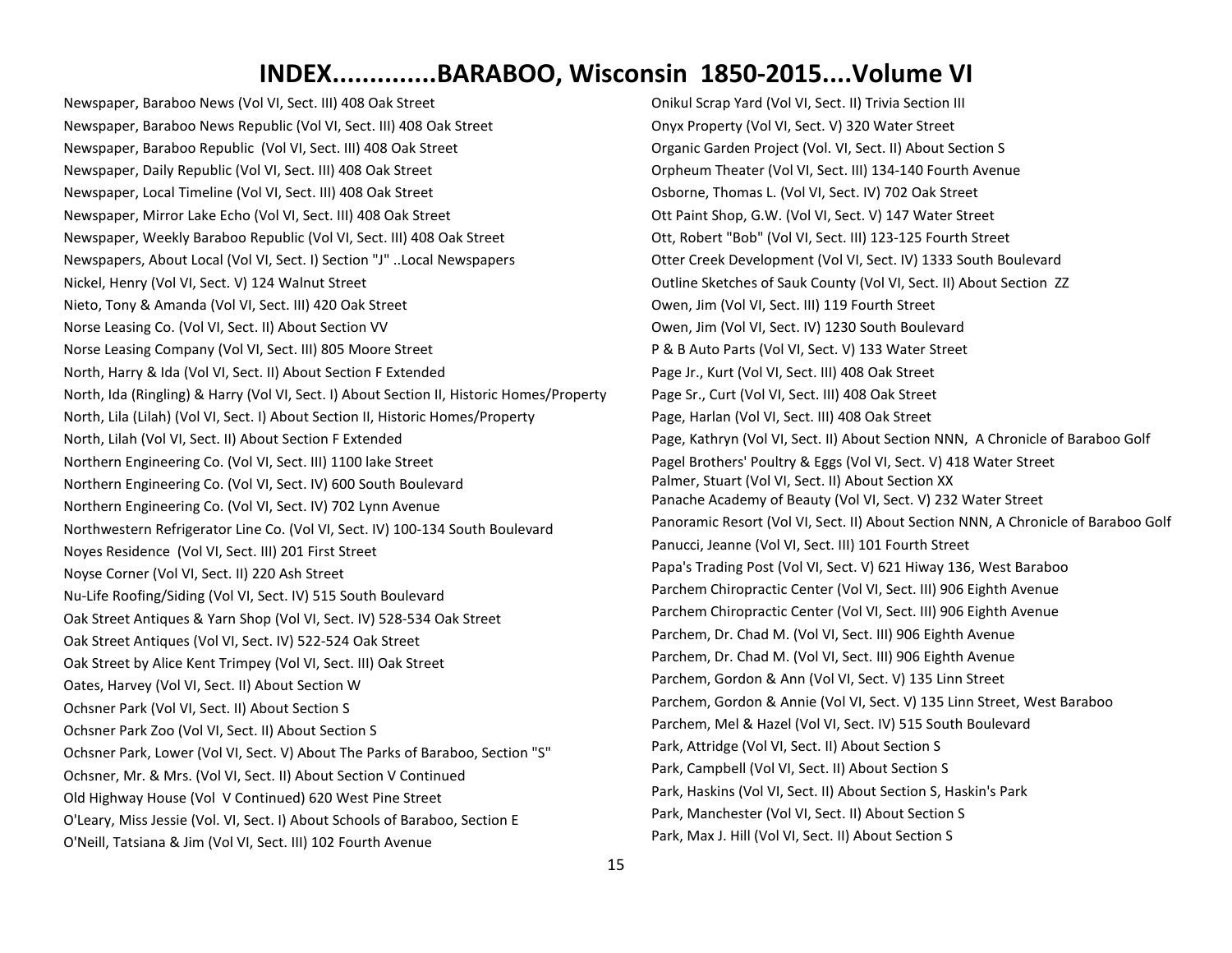Park, Ochsner (Vol VI, Sect. II) About Section S Park, Pierce (Vol VI, Sect. II) About Section S Park, Ward (Vol VI, Sect. II) About Section Parkinson, R.L., Library & Research Center (Vol VI, Sect. III) 409 Lynn Street Parks of Baraboo (Vol VI, Sect. II) About Section S Paschen, Allen (Vol VI, Sect. III) 1100 Lake Street Pat Liston Dog Park (Vol VI, Sect. II) About Section S Pate Tractor & Equipment, Robert (Vol V Continued) 875 S. Highway 12 Patterson Circus, James (Vol. VI, Sect. I) About Gollmar Brothers' Circus, Section CC Patton and Company, J. D. (Vol VI, Sect. V) 120-128 Water Street Peck, E. C. (Vol VI, Sect. II About Section NNN) A Chronicle of Baraboo Golf Peck, Eben (Vol VI, Sect. I) About Section BBB Peck, Mrs. Victor (Vol VI, Sect. I) About Section E Peck's Prairie (Vol VI, Sect. I) About Section BBB Pellet, William (Vol VI, Sect. III) 900-924 Eighth Avenue Pelton, Mark (Vol VI, Sect. V) 1500 West Pine Street Pemberton & Englund Law Offices (Vol VI, Sect. III) 112 Fourth Avenue Pemberton & Englund Law Offices (Vol VI, Sect. III) 214 First Street Pennsylvania Oil Company (Vol VI, Sect. I) About Section HH People Helping People (Vol VI, Sect. II) 801 Broadway Perkins, Lucy (Vol VI, Sect. I) About Section E Perry, O. H. (Vol VI, Sect. I) About Section B, About Winning the County Seat Peterson Electric (Vol VI, Sect. V) 615 West Hill Street, West Baraboo Peterson, Megan (Vol VI, Sect. III) 408 Oak Street Peterson, Neil (Vol VI, Sect. V) 615 West Hill Street, West Baraboo Petzke, Susan (Vol VI, Sect. III) 912 Eighth Avenue Petzke, Susan K. (Vol VI, Sect. III) 912 Eighth Avenue Pfaff, Jerry (Vol VI, Sect. II) , About Section "V", Farm Kitchen Pfaff, Merrill R. (Vol VI, Sect. V) 133 Water Street Philbrick, & Son, F. A. (Vol VI, Sect. III) 429-1/2 Oak Street Philbrick's Ford Agency (Vol VI, Sect. III) 420-1/2 Oak Street Phillip's 66 (Vol VI, Sect. IV) 215 South Boulevard Piehl, Joe R. (Vol VI, Sect. II) Trivia Section IV, Manchester and Lower Water Power Pierce Park (Vol VI, Sect. II) About Section S

Pierce Park Expansion (Vol VI, Sect. II) About Section SS, Parks of Baraboo Pierce Pick'n Save (Vol VI, Sect. V) 615-625 Hiway 136, West Baraboo Pierce Super Market (Vol VI, Sect. III) 1212 Eighth Street Pierce Wireless (Vol V Continued) 830 S. Highway 12 Pierce, Don (Vol VI, Sect. IV) 101 South Boulevard Pierce, Kristine and (Vol VI, Sect. V) 300-310 Water Street Pierce, Ralph & Lila (Vol VI, Sect. IV) 805 South Boulevard Pierce's Gem City Candy Company (Vol VI, Sect. III) 106 Fourth Avenue Pierick, Steve (Vol V Continued) 618 S. Highway 12 Pischke, Dr. Eugene F. (Vol VI, Sect. IV) 100-1/2 Third Street Pit Auto Care (Vol VI, Sect. IV) 307 South Boulevard Pitas, Paul (Vol VI, Sect. V) 420 Linn Street, West Baraboo Pizza Ranch (Vol III Continued) 1000 Log Lodge Court, West Baraboo Planing Room (Vol VI, Sect. V) 442 Water Street Platt, August (Vol VI, Sect. IV) 100 South Boulevard Platt, H. R. (Vol VI, Sect. IV) 100 Third Avenue Podunk ((Vol VI, Sect. I) About Section BBB Pointon Heating & Air Conditioning (Vol VI, Sect. III) 134-140 Fourth Avenue Pointon Pottery (Vol VI, Sect. IV) Second Avenue Pointon, Phil (Vol VI, Sect. IV) 601 South Boulevard Pointon, Philip (Vol VI, Sect. IV) Second Avenue Pointon, Steve (Vol VI, Sect. IV) 601 South Boulevard Pontiac Auto and Kawasaki Motorcycles Sales (Vol VI, Sect. III) 1219 Eighth Street Poor Dickie (Vol VI, Sect. I) About Section BBB Popcorn Wagon, Kent (Vol VI, Sect. IV) 101 Third Avenue Pope Rambler/Pope Auto Sales (Vol VI, Sect. IV) 701-703 Oak Street Pope, Floyd (Vol VI, Sect. IV) 701-703 Oak Street Porter, Walter & Arthur (Vol VI, Sect. I) About Section E Post Office History (Vol.VI, Sect. I) About Section M Postmasters, Baraboo (Vol VI, Sect. I) About Section M Potter , Emma Maxwell, (Vol VI, Sect. II) 300, 400 500 Athenaeum Place Potter Homestead (Vol VI, Sect. II) Trivia Section IV Continued Potter, Emma (Vol VI, Sect. II) Trivia Section IV Continued Potter, H. H. (Vol VI, Sect. I) About Section I Continued, Bridges of Baraboo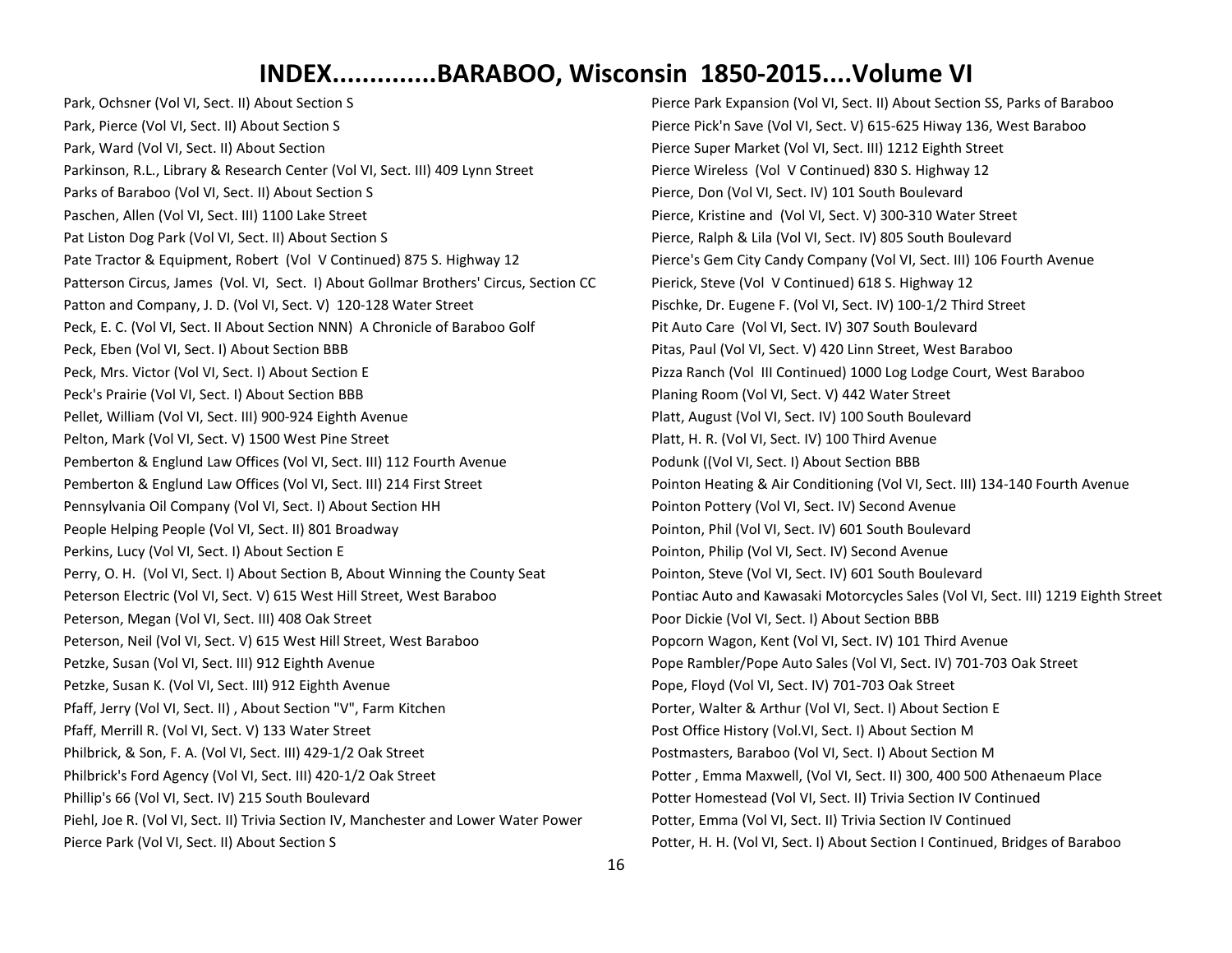Potter, H. H. (Vol VI, Sect. II) Trivia Section IV, Manchester and Lower Water Power Potter, Henry Howard (Vol VI, Sect. II) Trivia Section IV Continued Potter, Howard (Vol VI, Sect. II) About Section Y Potter, Howard I. (Vol VI, Sect. II) About Section PP, Circus World Museum Primer Potter, Miss Belle (Vol VI, Sect. II) Trivia Section IV, Manchester/Lower Water Power Potter, Miss Kate (Vol VI, Sect. II) Trivia Section IV, Manchester/Lower Water Power Potter, Mrs. H. H. (Vol VI, Sect. I) About Section E Potter's Lane Bridge (Vol VI, Sect. I) About Section I Continued, Bridges of Baraboo Potter's Path Bridge (Vol VI, Sect. I) About Section I Continued, Bridges of Baraboo Potter's Spring (Vol VI, Sect. II) Trivia Section IV Continued Potter's Spring (Vol VI, Sect. II) Trivia Section IV, Manchester Lower Water Power Pottery Factory (Vol VI, Sect. V) 840 Water Street Power, J. W. (Vol VI, Sect. V) 115 Vine Street Power, M. (Vol VI, Sect. II) About Section W Prader, L. (Vol VI, Sect. I) About Section N Continued Pratt, Miss Emma (Vol VI, Sect. III) 401 Oak Street Premo Motor Sports (Vol VI, Sect. III) 1219 Eighth Street Premo Sports and Marine Center (Vol VI, Sect. III) 1219 Eighth Street Premo, Peter W. (Vol VI, Sect. III) 1219 Eighth Street Premo. Stanley H. (Vol VI, Sect. III) 1219 Eighth Street Price, Michael (Vol VI, Sect. V) 357 S. Highway 12 Price, Ray (Vol VI, Sect. II) , About Section "V", Farm Kitchen Projected Planning (Vol VI, Sect. II) 322 Ash Street Projected Planning Company (Vol VI, Sect. II) 414 Broadway Prothero & McGinnis (Vol VI, Sect. III) 603 Eighth Avenue Prothero & McGinnis (Vol VI, Sect. IV) 623 Oak Street Prothero & McGinnis Buick Dealers (Vol VI, Sect. V) 303 Water Street Prothero, Reuben (Vol VI, Sect. II) 515 Broadway Prust, Kimm (Vol VI, Sect. III) 912 Eighth Avenue Pumphouse Bar & Grille (Vol VI, Sect. III) S5718 Highway 123 Pumping Station (Vol VI, Sect. II) About Section S Putz, Louisa Anna(Vol VI, Sect. III) 100-104 Fourth Avenue Quale, Glenn (Vol VI, Sect. II) Section NNN, A Chronicle of Baraboo Golf Quale, Marilyn (Vol VI, Sect. II) About Section NNN, A Chronicle of Baraboo Golf

Quinn, Mr. William (Vol VI, Sect. II) Trivia Section IV, Manchester Lower Water Power Raabe's, Werner (Vol VI, Sect. V) 151 Third Street Raftis, Al (Vol VI, Sect. III) 1100 Lake Street Raftis, Al (Vol VI, Sect. IV) 600 South Boulevard Rail History Center (Vol VI, Sect. III) 330 Lynn Street Ramsey, Steve (Vol VI, Sect. III) 123 Fourth Street Raschein, Sherman Parcels 1151 & 1152 South Boulevard (1101 S. Blvd ??) Reade, J. W. (Vol VI, Sect. II) Trivia Section IV, Manchester Lower Water Power Recycled Sally's (Vol VI, Sect. IV) 100 Third Street Recyled Sally's (Vol VI, Sect. IV) 119 Third Avenue Red Zone Bar & Grill (Vol II Continued) 124 Ash Street Reed, Mr. (Vol VI, Sect. I) About Section B, About Winning the County Seat Reed's Mill (Vol VI, Sect. I) About Section B, About Winning the County Seat Reedsburg Shanty Row (Vol VI, Sect. I) About Section B, About Winning the County Seat Reese, Ann Elizabeth (Vol VI, Sect. III) 125 Ninth Street Rehbein and Fedderman Auto Parts (Vol VI, Sect. IV) 601 South Boulevard Rehbein Ernest (Vol VI, Sect. III) 614 Eighth Avenue Rehbein Furnace (Vol VI, Sect. III) 614 Eighth Avenue Rehbein Heating (Vol VI, Sect. IV) 601 South Boulevard Rehbein Heating Company (Vol VI, Sect. IV) 701-703 Oak Street Rehbein Leroy (Vol VI, Sect. III) 614 Eighth Avenue Rehbein, "Bud" (Vol VI, Sect. IV) 601 South Boulevard Rehbein-Federman Inc. (Vol VI, Sect. IV) 601 South Boulevard Reinfeldt, Rick (Vol VI, Sect. V) 506 West Pine Street Reinking Building (Vol VI, Sect. IV) 522-524 Oak Street Remington, Mrs. CC, (Vol VI, Sect. I) About Section E Remington, R. R. (Vol VI, Sect. V) 602 West Pine Street, West Baraboo Resale Therapy LLC (Vol VI, Sect. II) 202 Broadway Reul & Sons Planing Mill, George (Vol VI, Sect. V) 303 Water Street Reul, Julius (Vol VI, Sect. III) 108 Fifth Street Reul, M. E. (Vol. VI, Sect. I) About Schools of Baraboo, Section E Reutelshofer, Herman (Vol VI, Sect. III) 331-409 Lynn Street Richards, Mrs. Ida (Vol VI, Sect. II) Trivia Section IV, Manchester/Lower Water Power Richardson, Jim (Vol VI, Sect. III) 114 Fourth Street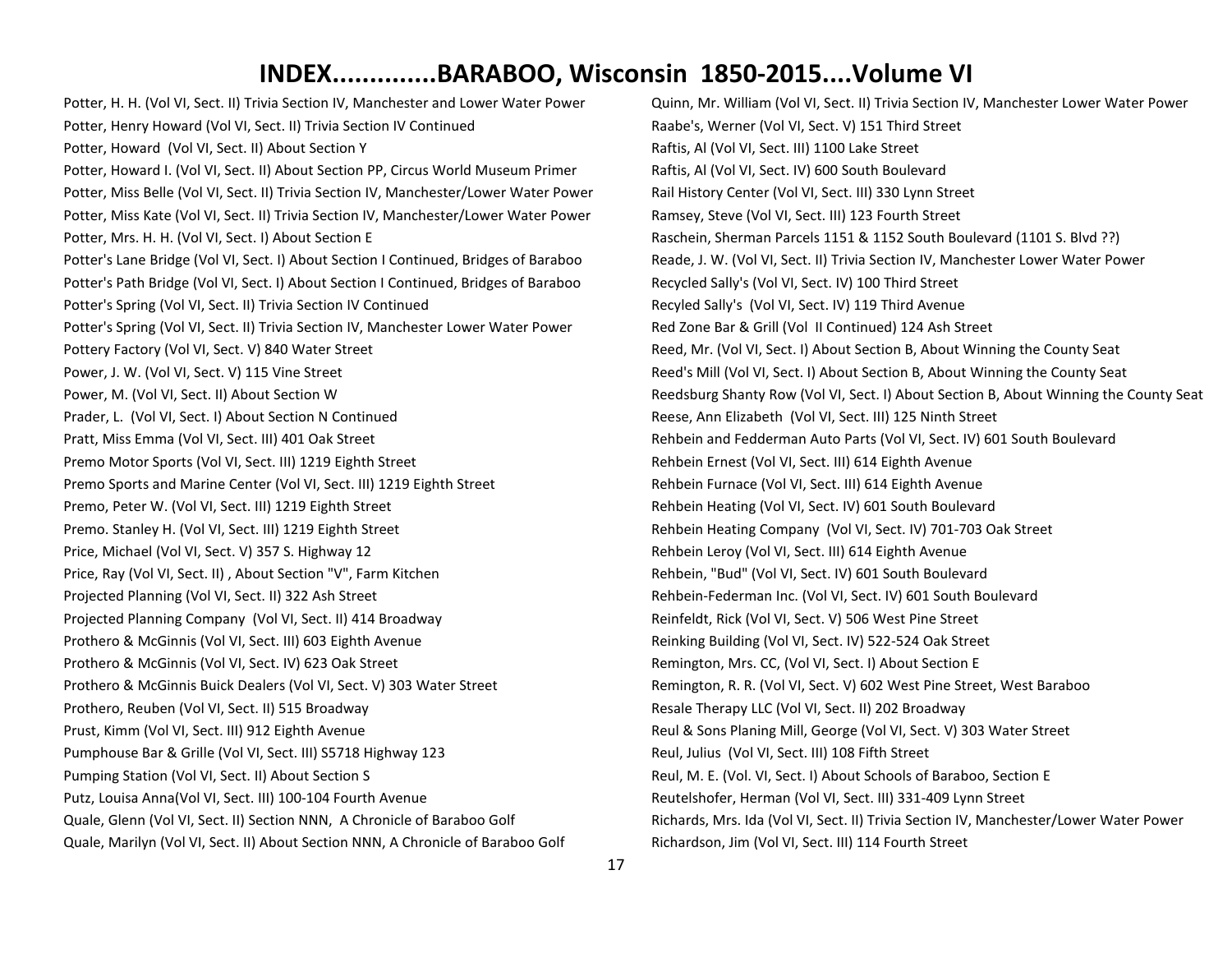Richardson, Miss Harriet (Vol. VI, Sect. I) About Schools of Baraboo, Section E Riley, Frank (Vol VI, Sect. II) Section NNN, A Chronicle of Baraboo Golf Rind Fliesch, Robert "Bob" (Vol V Continued) 620 West Pine Street Rindfliesch, John D. & Kathleen L. (Vol V Continued) 620 West Pine Street Ringlig Theater (Vol VI, Sect. III) 134-140 Fourth Avenue Ringling "Car Barns" (Vol VI, Sect. IV) 100-134 South Boulevard Ringling Animal House (Vol VI, Sect. V) 322 Water Street Ringling Animal House (Vol VI, Sect. V) 412 Water Street Ringling Brothers (Vol VI, Sect. II) 220 Ash Street Ringling Brothers' (Vol VI, Sect. IV) 528-534 Oak Street Ringling Brothers (Vol VI, Sect. V) 124-128 Water Street Ringling Brothers Circus (Vol VI, Sect. II) 300, 400 500 Athenaeum Place Ringling Brothers' Circus (Vol VI, Sect. IV) 526 Oak Street Ringling Brothers Circus (Vol VI, Sect. V) 232 Water Street Ringling Brothers' Office (Vol VI, Sect. V) 232 Water Street Ringling Camel House (Vol VI, Sect. V) 418 Water Street Ringling Camel House (Vol VI, Sect. V) 506 Water Street Ringling Car Shops (Vol VI, Sect. V) 420 Water Street Ringling Chariot & Wagon Department (Vol VI, Sect. V) 305-323 Water Street Ringling Elephant House (Vol VI, Sect. V) 426 Water Street Ringling Family Tree (Vol VI, Sect. I) About Section AAA Ringling Farm & Horse Barn (Vol VI, Sect. V) 623 Lynn Ave. Ringling Harness Department (Vol VI, Sect. V) 145-147 Water Street Ringling Home, Yellow (Vol. VI, Sect. I) About Section F Ringling Horse Barn (Vol VI, Sect. V) 426 Water Street Ringling Hotel (Vol VI, Sect. V) 124-128 Water Street Ringling Hotel (Vol VI, Sect. V) 232 Water Street Ringling Museum Mansion LLC (Vol VI, Sect. II) 617-623 Broadway Ringling Office (Vol VI, Sect. V) 322 Water Street Ringling Office (Vol VI, Sect. V) 400 Water Street Ringling Paint Shop (Vol VI, Sect. V) 305-323 Water Street Ringling Paint Shop (Vol VI, Sect. V) 322 Water Street Ringling Park, Charles E. (Vol VI, Sect. II) Parks of Baraboo, Section S Ringling Practice Ring Barn (Vol VI, Sect. V) 434 Water Street

Ringling Practice Ring House/Horse Barn (Vol VI, Sect. V) 322 Water Street Ringling Wardrobe House (Vol VI, Sect. V) 408 Water Street Ringling Wild Animal & Stock Dept (Vol VI, Sect. V) 312-340 Water Street Ringling Winter Quarters Move (Vol VI, Sect. V) 550 Water Street Ringling, Al. (Vol VI, Sect. I) About Section HH Ringling, Alf. T. (Vol VI, Sect. II) About Section F Extended Ringling, August (Vol VI, Sect. I) About Section II, Historic Homes/Property Ringling, August (Vol VI, Sect. V) 124-128 Water Street Ringling, August (Vol VI, Sect. II) About Section F Extended Ringling, Frederick (Vol VI, Sect. II) About Section F Extended Ringling, Henry (Vol VI, Sect. I) About Section F Ringling, Henry (Vol VI, Sect. II) About Section F Extended Ringling, Jean Fowler (Vol VI, Sect. I) About Section F Ringling, Magdaline B. (Vol VI, Sect. II) About Section F Extended Ringling, Mrs. Al (Vol VI, Sect. IV) 528-534 Oak Street Ringling, Mrs. Al. (Vol VI, Sect. II) About Section QQ Ringling, Mrs. Al. (Vol VI, Sect. IV) 510 & 510-1/2 Oak Street Ringling, Mrs. Alf T. (Vol VI, Sect. V) Water Street Ringling, Otto & John (Vol VI, Sect. II) About Section F Extended Ringling, Otto (Vol VI, Sect. II) 300, 400 500 Athenaeum Place Ringling, Otto (Vol VI, Sect. II) Trivia Section IV Continued Ringling, Salome (Vol VI, Sect. I) About Section II, Historic Homes/Property Ringling, Salome (Vol VI, Sect. II) About Section F Extended Ringling. Charles & Edith (Vol VI, Sect. I) About Section F Ringling-Potter Farm (Vol VI, Sect. II) About Section Y Ringling's Wardrobe Department (Vol VI, Sect. IV) 510 & 510-1/2 Oak Street Rinkob, Severn (Vol VI, Sect. II About Section NNN) A Chronicle of Baraboo Golf Riordan, Jerry (Vol. VI, Sect. I) About Schools of Baraboo, Section E Ritz Restaurant (Vol VI, Sect. V) 603 West Pine Street Ritz Restaurant/Filling Station (Vol V Continued) 603 West Pine Street Ritzenthaler Park (Vol VI, Sect. II) About Section S, Parks of Baraboo Ritzenthaler, Ed (Vol V Continued) 603 West Pine Street River Cities Bank (Vol VI, Sect. V) 110 Linn Street, West Baraboo River Cities Bank (Vol VI, Sect. V) 507 Linn Street, West Baraboo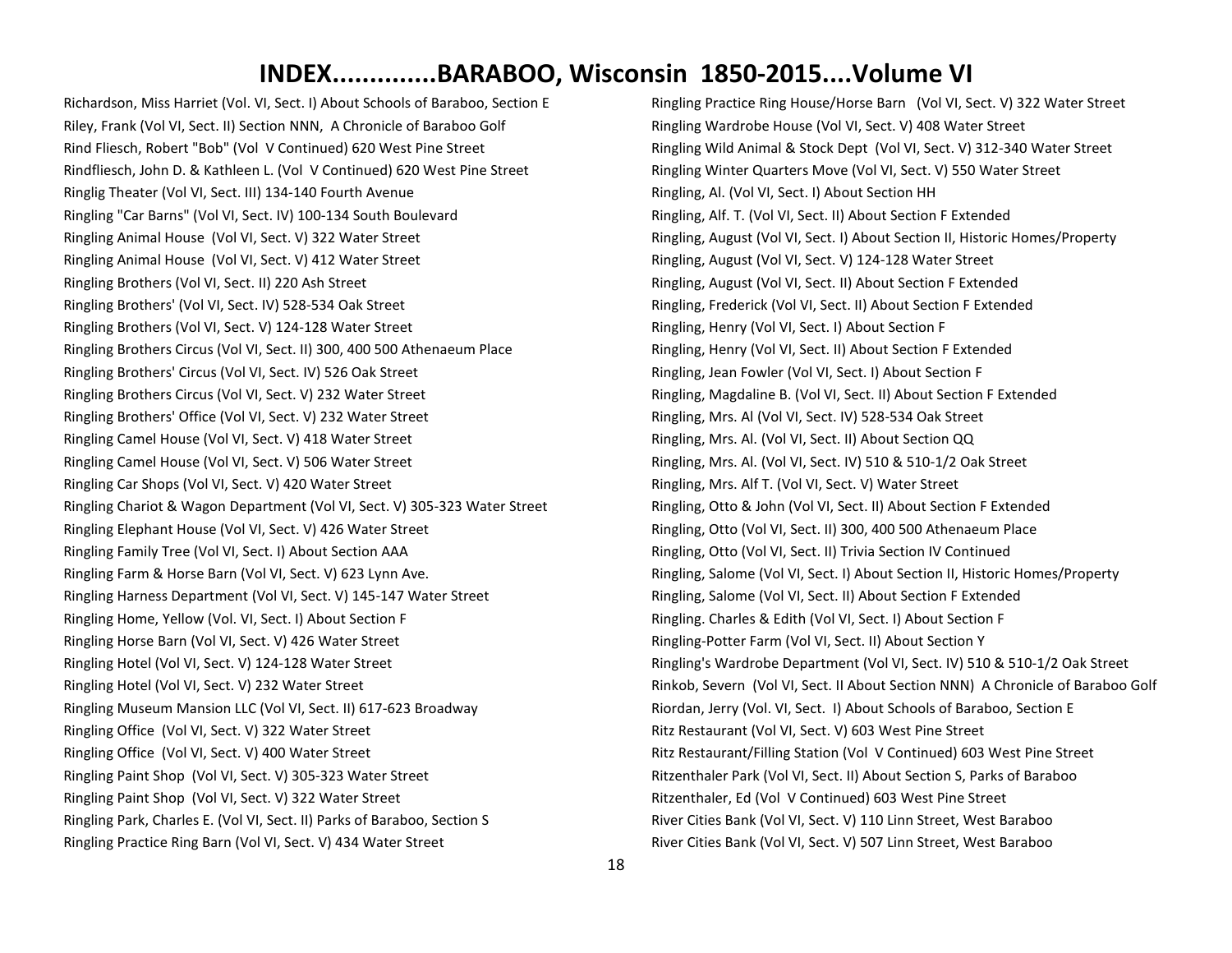Riverside Implement Co. (Vol VI, Sect. V) 129 Water Street Riverview (Riverside) Tavern (Vol VI, Sect. V) 109 Walnut Street Riverwalk Investments (Vol V Continued) 434 S. Highway 12 Riverwalk, Baraboo (Vol VI, Sect. II) About Section S, Parks of Baraboo Riverway Café (Vol VI, Sect. IV) 520 Oak Street Robbins, Rob (Vol VI, Sect. II) About Section NNN, Baraboo Golf Chronicle Robert's Hardware Store, A. A. (Vol VI, Sect. III) 410 Oak Street Roberts, A. A. (Vol VI, Sect. II) About Section F Extended Roberts, Mark (Vol V Continued) 618 S. Highway 12 Robinson, Glenn M. (Vol VI, Sect. III) 924 Eighth Avenue Roche, Louis (Vol VI, Sect. II About Section NNN) A Chronicle of Baraboo Golf Rocky Rococ (Vol VI, Sect. V) 603 West Pine Street Rolling Stock Departments (Vol VI, Sect. V) 300, 400, 500 Athenaeum Place Ronald-Melanie A. J. Burkhalter (Vol VI, Sect. III) 920 Eighth Avenue Roser & Koch Meat Market (Vol VI, Sect. IV) 705-707 Park Street Roser, C. L. (Vol VI, Sect. III) 108 Fifth Street Roser, Edwin (Vol VI, Sect. IV) 705-707 Park Street Rosey's Dream (Vol VI, Sect. V) 630 West Pine Street Rosey's Dream II (Vol VI, Sect. V) 630 West Pine Street Rote, Chas (Vol VI, Sect. II) About Section W Rotzoll, Al (Vol VI, Sect. V) 240 Linn Street, West Baraboo Royer, R. (Vol VI, Sect. V) 602 West Pine Street, West Baraboo Royers, Millie (Vol V Continued) 602 West Pine Street Ruhland Home (Vol VI, Sect. III) 213 Lynn Street Ruhland, Gertrude (Vol VI, Sect. III) 331-409 Lynn Street Ryan Law Office (Vol VI, Sect. IV) 128-130 Second Avenue Ryan, H. R. (Vol V Continued) 413 S. Highway 12 Ryan, H. R. (Vol V Continued) 795 S. Highway 12 Ryan, H. R. (Vol V Continued) 875 S. Highway 12 Ryan, Willis (Vol V Continued) 413 S. Highway 12 Ryan, Willis (Vol V Continued) 795 S. Highway 12 Ryan, Willis (Vol V Continued) 875 S. Highway 12 Ryan's Sewing Center (Vol VI, Sect. III) 110 Forth Avenue S & R Autimotive (Vol V Continued) 413 S. Highway 12

Saloutas, Harry (Vol VI, Sect. II) About Section W Sanderson, Clarence (Vol VI, Sect. IV) 606 Oak Street Sanderson, Clarence, Ralph, Mareta (Vol VI, Sect. III) 106 Fourth Avenue Sanderson, Ernest (Vol VI, Sect. III) 106 Fourth Avenue Sanderson, Ernest (Vol VI, Sect. IV) 608 Oak Street Sanitary Meat Market (Vol VI, Sect. III) Third Street..no address, c1914 Sansum, Roy and Pearse (Vol VI, Sect. IV) 123 Third Avenue Sarles, Rev. Jesse E. (Vol VI, Sect. II) About Section W Sauey, Ed (Vol VI, Sect. III) 804 Moore Street Sauey, Edwin (Vol VI, Sect. II) About Section VV Sauey, Mathilda & Ole Sauey (Vol VI, Sect. II) About Section VV Sauey, William R (Vol VI, Sect. II) About Section VV Sauk County (Vol V Continued) 603-725 West Pine Street, West Baraboo Sauk County Agricultural Society (Vol VI, Sect. I) About Section K Sauk County Fair (Vol. VI, Sect. I) About Section K Sauk County Farmer (Vol VI, Sect. IV) 528 Oak Street Sauk County Place Names (Vol. VI, Sect. I) About Section BBB Sauk County Recreation Area (Vol VI, Sect. II) About Section S, Parks of Baraboo Savage, Hon. John W. (Vol VI, Sect. II) About Section QQ Sceales, Mrs. Merl (Vol VI, Sect. II) About Section QQ Schade's Bakery (Vol VI, Sect. IV) 522 Oak Street Scheible, John (Vol VI, Sect. IV) 119-123 Third Avenue Schell, Michael (Vol VI, Sect. V) 240 Linn Street, West Baraboo Schellenberger, Clarence (Vol VI, Sect. IV) 705-707 Park Street Schilling Photography Studio (Vol VI, Sect. IV) 113 Third Street Schlender, Jeff (Vol VI, Sect. III) 129 Fourth Street Schmidt, C. A. (Vol VI, Sect. V) 144 Third Street Schmidt, Joyce (Vol V Continued) 830 S. Highway 12 Schmidt, Steve (Vol VI, Sect. V) 527 Linn Street Schmiedlin, Gail (Vol VI, Sect. IV) 122 Third Street Schmitz, Peter (Vol VI, Sect. V) 880 US Highway 12 Schneller, William (Vol VI, Sect. V) 144 Third Street School, Yellow Brick (Vol VI, Sect. I) About Section E...311 Ash Street Schools of Baraboo (Vol. VI, Sect. I) About Section E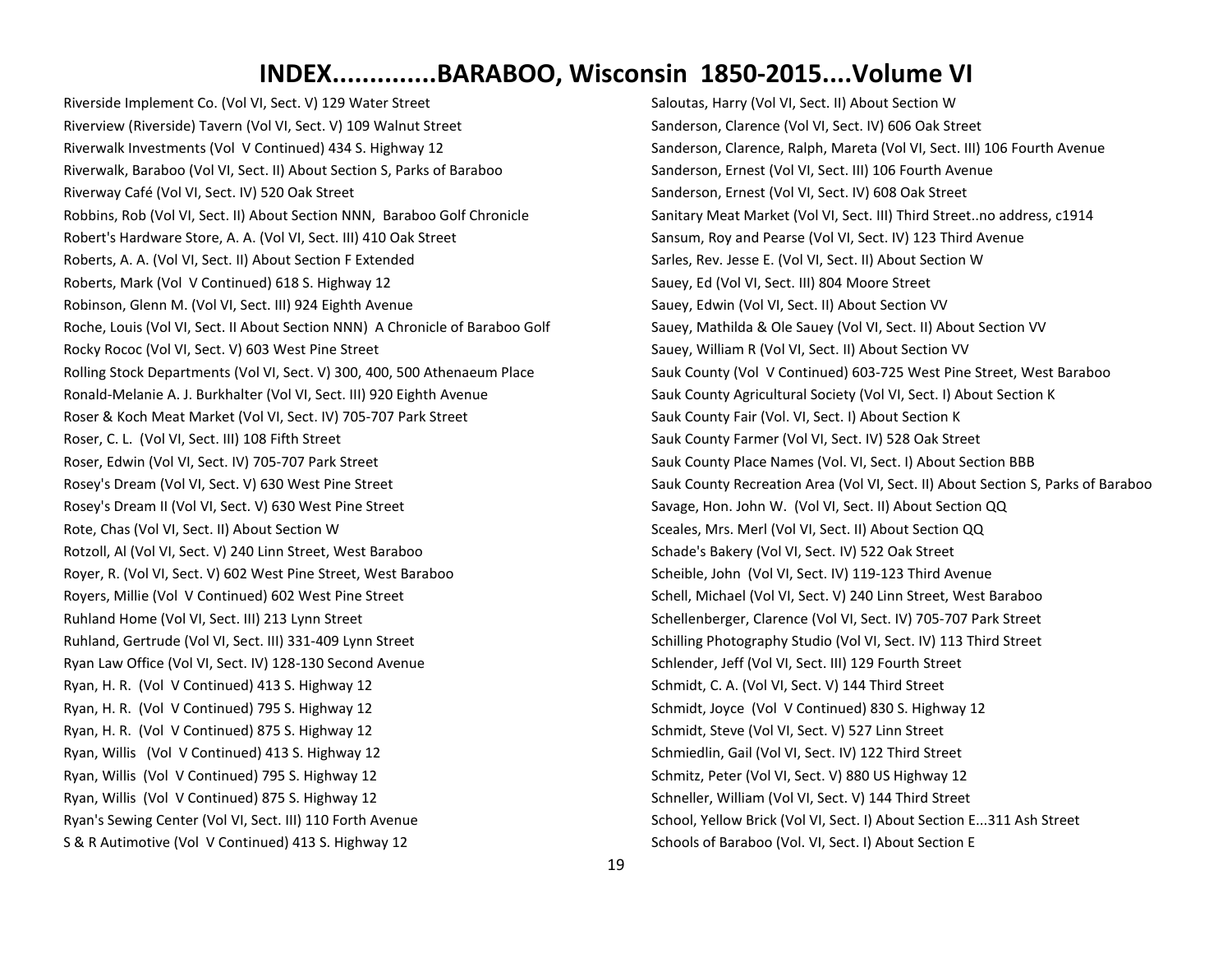Schuette, Gordon (Vol VI, Sect. V) 129 Water Street Schwandt, Rick (Vol V Continued) 640 S. Highway 12 Schwartz Farm Implement (Vol VI, Sect. V) 305-323 Water Street Schwartz Insurance Agency (Vol VI, Sect. II) 315 Broadway Schwartz Insurance Agency (Vol VI, Sect. II) 401 Broadway Schwenkhoff, Ron (Vol VI, Sect. V) 630 West Pine Street Schwerfeger, Frederick (Vol VI, Sect. IV) 101 Third Avenue Scott, Mrs. Emma Pratt (Vol VI, Sect. III) 401 Oak Street Seaman Corporation (Vol VI, Sect. II) Trivia Section III Continued Second Story Studio (Vol VI, Sect. III) 114 Fourth Avenue Seering, Judge James (Vol VI, Sect. IV) 619 Oak Street Seibecker, Rhonda (Vol VI, Sect. III) 114 Fourth Avenue Seiler, Tim (Vol V Continued) 640 S. Highway 12 Seneca Foods Corporation (Vol VI, Sect. IV) 801 Sauk Avenue Senger Construction Co. (Vol IV Continued) E11004 Terrytown Road Senger Lumber Co. (Vol IV Continued) E11004 Terrytown Road Senger, Karen, Pat & Elaine (Vol IV Continued) E11004 Terrytown Road Senger, Lawrence (Vol IV Continued) E11004 Terrytown Road Senger, Michael & Steven (Vol IV Continued) E11004 Terrytown Road Service Companies (Vol VI, Sect. IV) 128-130 Second Avenue Settergren & Pittman Hardware Store (Vol VI, Sect. V) 125-127 Third Street Sewing Room (Vol VI, Sect. V) 120 Water Street Shadow Town (Vol VI, Sect. I) Section "N", Devi-Bara Resort Shamrock Ice Cream Shop (Vol VI, Sect. III) 407 Oak Street Shanks, Chris (Vol VI, Sect. IV) 512-514 Oak Street Shaw, Diane (Vol VI, Sect. V) 144 Third Street Shed and Market (Vol VI, Sect. III) 730 Lincoln Avenue Sheehan, Christopher (Vol VI, Sect. IV) 608 Oak Street Shoe Box, The (Vol VI, Sect. V) 527 Linn Street Shogren, William (Vol VI, Sect. I) About Section HH Shrake, Peter (Vol. VI, Sect. I) About Gollmar Brothers' Circus, Section CC Shults, F. E. (Vol VI, Sect. II About Section NNN) A Chronicle of Baraboo Golf Siberz, Louis (Vol VI, Sect. II About Section NNN) A Chronicle of Baraboo Golf Sinclair Super-Service Station (Vol V Continued) 506 West Pine Street

Slayton, Grant R. (Vol VI, Sect. III) 412 Oak Street Slim and Emma's (Vol VI, Sect. V) 1500 West Pine Street Slumberland Furniture of Baraboo (Vol VI, Sect. V) 315 West Pine Street Smith Station (Vol V Continued) 602 West Pine Street Smith, April (Vol VI, Sect. II) 220 Broadway Smith, Elmer (Vol VI, Sect. V) 400 Water Street Smith, Garner (Vol VI, Sect. IV) 220 Third Avenue Smith, Jean (Vol VI, Sect. II About Section NNN) A Chronicle of Baraboo Golf Smith, Mel (Vol VI, Sect. II) 701 Broadway Smith, Randy (Vol VI, Sect. V) 621 Hiway 136, West Baraboo Smith, Robert (Vol VI, Sect. II) 701 Broadway Smith, Walt (Vol VI, Sect. II) 322 Ash Street Softball Fields (Vol VI, Sect. II) About Section S Soiltest, Inc. (Vol VI, Sect. IV) 534 South Boulevard Someren, Jake Van (Vol V Continued) 314 West Pine Street Sophies Fine Jewelry (Vol V Continued) 830 S. Highway 12 Sorg, Jeffry (Vol VI, Sect. II) 420 Commerce Avenue Spa Serentity (Vol VI, Sect. IV) 101 South Boulevard Spa Serentity (Vol VI, Sect. V) 137 Third Street Spa Serinity (Vol V Continued) 139 Third Street Spangenberg Barber Shop (Vol VI, Sect. V) 109 Walnut Street Specially Hers (Vol VI, Sect. III) 115 Fourth Street Spencer, Sheriff & Mrs. Mike Spencer (Vol VI, Sect. II) 315 Broadway Sprague, Amos R. (Vol VI, Sect. I) About Section B, About Winning the County Seat St. Clare Health Care Foundation (Vol. VI, Sect. II) About Section S St. Clare Hospital (Vol VI, Sect. I) About Section DD St. Clare Park (Vol VI, Sect. III) 101-105 First Avenue St. Marys-Ringling Hospital (Vol VI, Sect. I) About Section DD Stand Rock Properties LLC (Vol VI, Sect. IV) 1670 South Boulevard Stanley, Herbert H. & Ethel (Vol VI, Sect. IV) 119-123 Third Avenue Star Tent Theater (Vol VI, Sect. III) 134-140 Fourth Avenue Sta-Rite Industries (Vol VI, Sect. III) 1100 Lake Street Sta-Rite Industries Inc. (Vol VI, Sect. IV) 600 South Boulevard Stark, Ray (Vol VI, Sect. I) About Section I, Photo Section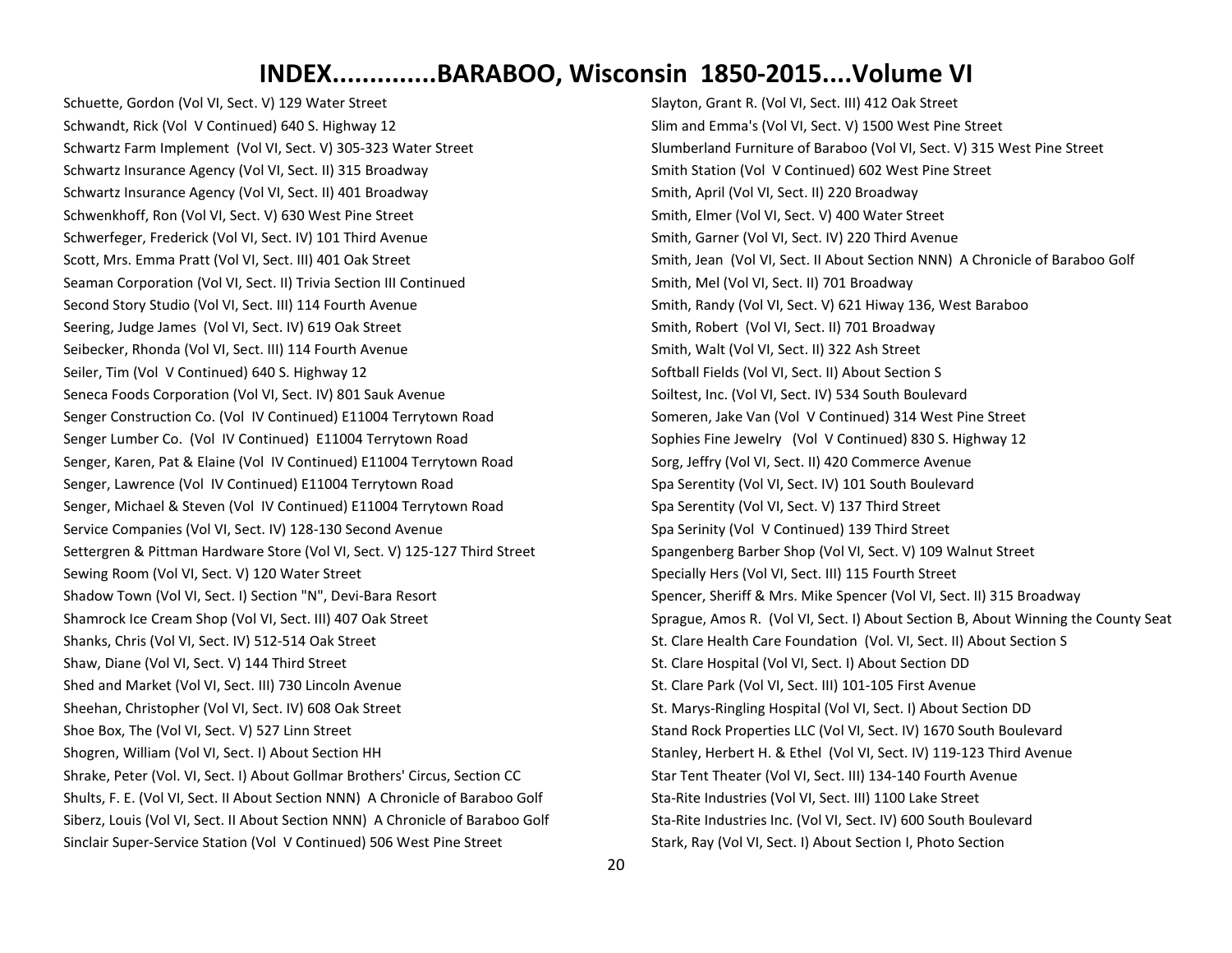State Farm Insurance (Vol V Continued) 618 S. Highway 12 Staves, Sophie (Vol VI, Sect. I) About Haskins' Triplets, Section EE Steffe, Lacy (Vol V Continued) 139 Third Street Steffes, Lacy (Vol VI, Sect. IV) 101 South Boulevard Steffes, Lacy (Vol VI, Sect. V) 137 Third Street Steiney's Pub (Vol VI, Sect. V) 750 West Pine Street Steinhauer, Peter (Vol V Continued) 640 S. Highway 12 Steinhorst, Captain Henry (Vol VI, Sect. IV) 999 South Boulevard Steinhorst, Dorothy (Vol VI, Sect. IV) 805 South Boulevard Steinhorst, Julie (Vol VI, Sect. IV) 528 Oak Street Steinhorst, Patrick (Vol VI, Sect. IV) 805 South Boulevard Stieve Family (Vol VI, Sect. III) 1212 Eighth Street Stieve, Terry (Vol VI, Sect. III) 1212 Eighth Street Stites, Mr. & Mrs. Gus (Vol VI, Sect. II) 314 Broadway Stonefield Pub & Grub (Vol VI, Sect. V) 1500 West Pine Street Stopper, John (Vol VI, Sect. V) 400 Water Street Stortz, William "Bill" (Vol V Continued) 145-147 Third Street StoryWalk (Vol VI, Sect. II) About Section S Continued, City View Park Strasser, J. M. (Vol VI, Sect. II) Trivia Section IV, Manchester Lower Water Power Street Department/Water Department (Vol VI, Sect. III) 450 Round House Court Street Names & House Numbers (Vol. VI, Sect. I) About Section G Strong, Beebe H (Vol VI, Sect. V) 115 Vine Street Struzynski, Rick (Vol VI, Sect. III) 125 Ninth Street Studebaker Automobile (Vol VI, Sect. III) 108 Fifth Street Subway Sandwich Shop (Vol VI, Sect. V) 228-240 Linn Street, West Baraboo Suessmilch, Dr. (Vol VI, Sect. I) About Section E Continued...Schools of Baraboo Sulivan Story, Jack (Vol V Continued) 413 S. Highway 12 Sullivan Marge (Vol VI, Sect. II) About Section OO Sullivan Story, Jack (Vol VI, Sect. II) About Section OO Sullivan Two (Vol VI, Sect. II) About Section OO Sullivan, Barry & Glen (Vol VI, Sect. II) About Section OO Sullivan, Glenn (Vol V Continued) 795 S. Highway 12 Sullivan, Jack "Sully" (Vol VI, Sect. II) About Section OO Sullivan, Jack (Vol V Continued) 413 S. Highway 12

Sullivan, Scott (Vol V Continued) 795 S. Highway 12 Sullivan, Scott (Vol VI, Sect. II) About Section OO Sullivans Two Limited (Vol V Continued) 413 S. Highway 12 Sullivans Two Unlimited (Vol V Continued) 795 S. Highway 12 Sure Step Consulting (Vol VI, Sect. II) 420 Commerce Avenue SureFire Company (Vol VI, Sect. V) 1616 Water Street SureFire Group (Vol VI, Sect. II) 420 Commerce Avenue Swanson Hotel (Vol VI, Sect. III) 414 Eighth Avenue Swanson, Stanley & Dona (Vol VI, Sect. III) 414 Eighth Avenue Sweet Melissa's Make-Up Station (Vol VI, Sect. IV) 120 Third Street Sylver Salon (Vol VI, Sect. II) 220 Broadway Synergy Metalworks (Vol VI, Sect. II) 420 Commerce Avenue Taapken, John & Donna (Vol VI, Sect. V) 232 Water Street Tasti-King (Vol VI, Sect. V) 675 West Pine Street Taylor, Dr. J. (Vol VI, Sect. V) 550 West Maple Street Tech Monkeys (Vol VI, Sect. III) 408 Oak Street Terbilcox, Betty Latoyzka (Vol VI, Sect. II) 619 Ash Street Terry Town Plumbing (Vol VI, Sect. III) 134-140 Fourth Avenue Terrytown Plumbing (Vol VI, Sect. IV) 465 South Boulevard Theobald, Dr. Jason (Vol VI, Sect. V) 550 West Maple Street Thomas, Claude and Thomas (Vol VI, Sect. V) 124-128 Water Street Thompson Drugs (Vol VI, Sect. IV) 522-524 Oak Street Thompson, Augusta (Vol VI, Sect. IV) 122 Third Street Thompson, Congressman Vernon (Vol VI, Sect. IV) 101 Second Avenue Thompson, Floyd (Vol VI, Sect. III) 416 Oak Street Thompson, Harold (Vol VI, Sect. III) 413 Oak Street Thompson, Leonard & Almira (Vol VI, Sect. IV) 122 Third Street Thompson, O.G. & Mrs. (Vol VI, Sect. III) 413 oak Street Thompson's Jewelry, (Vol VI, Sect. III) 416 Oak Street Three Lions' Supper Club (Vol VI, Sect. V) 630 West Pine Street Thurow, Dennis (Vol VI, Sect. III) 1100 Lake Street Thurow, Dennis (Vol VI, Sect. IV) 600 South Boulevard Tillitson, A. (Vol VI, Sect. V) Lyons..West Baraboo 1872 Time and Again Antiques (Vol VI, Sect. IV) 121 Fourth Street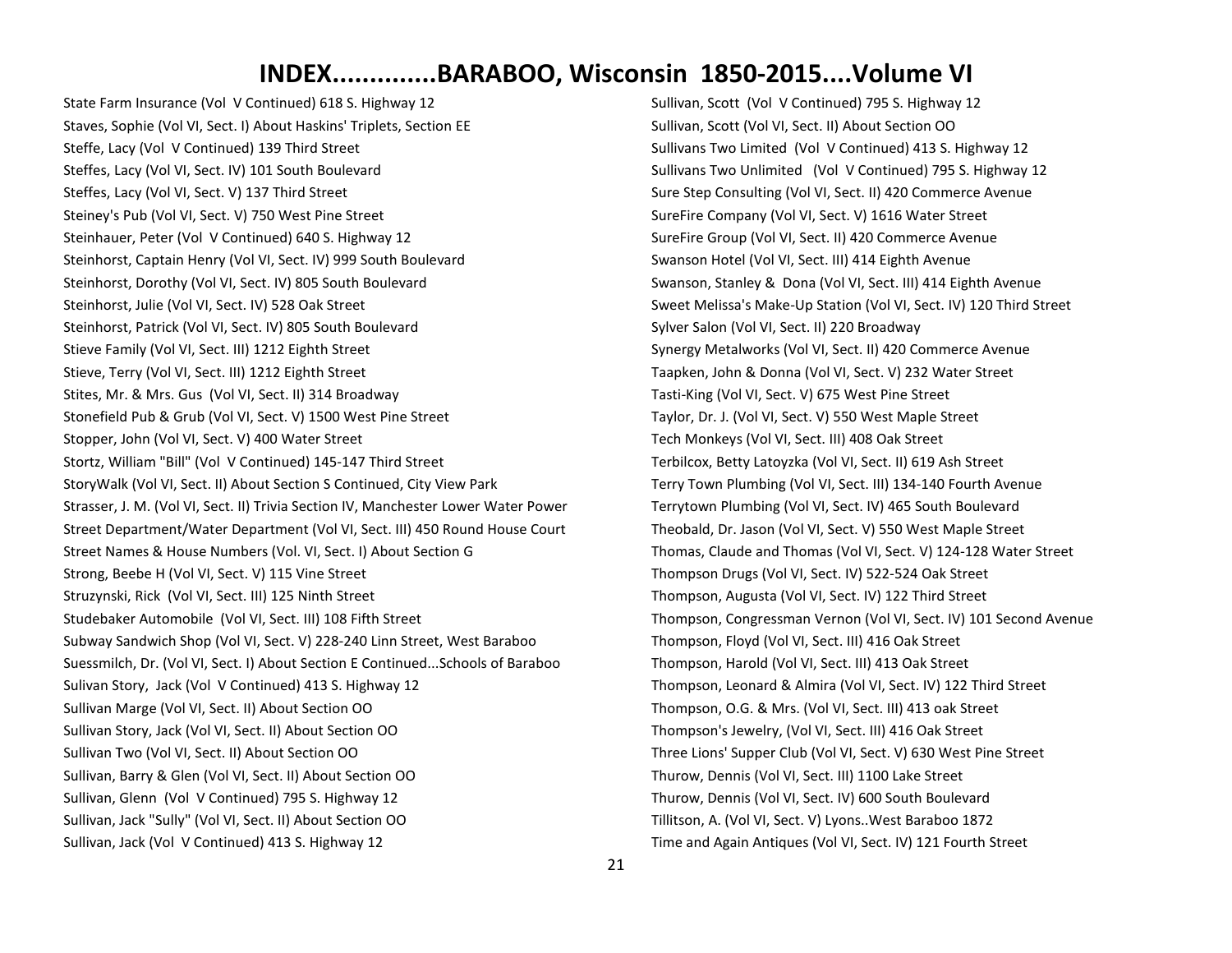Tinkham, Dr. George "Banty" (Vol V Continued) 519 West Pine Street Tinkham, George (Vol VI, Sect. V) 506 West Pine Street Tinkham, Josephine (Vol VI, Sect. V) West Pine Street, West Baraboo Tinkham, R. T. (Vol VI, Sect. V) West Pine Street, West Baraboo Tmes (Vol VI, Sect. III) 924 Eighth Avenue Tobacco Warehouse (Vol VI, Sect. V) 442 Water Street Tony's Radiator Repair (Vol VI, Sect. V) 240 Linn Street, West Baraboo Total Design (Vol VI, Sect. V) 144 Third Street Towns & Associates (Vol VI, Sect. V) 126 Water Street Towns-Greenwald, Sherry (Vol VI, Sect. V) 126 Water Street Trimpey, Alice Kent (Vol VI, Sect. I) About Section BB Trimpey, Alice Kent (Vol VI, Sect. II) Trivia Section IV Continued Troyer Drug (Vol VI, Sect. IV) 522-524 Oak Street True, A. P. Tavern (Vol VI, Sect. V) Lyons..West Baraboo 1872 Tuff Dog Leather (Vol VI, Sect. III) 408 Oak Street Turner 66 & Westsider Carwash (Vol V Continued) 413 S. Highway 12 Turner Oil Co. (Vol V Continued) 413 S. Highway 12 Turner, I. C. (Vol VI, Sect. II) 801 Broadway Turner, John & Scott (Vol VI, Sect. II) 801 Broadway Turner, John (Vol VI, Sect. IV) 705-707 Park Street Turner's Broadway Liquor Mart (Vol VI, Sect. II) 801 Broadway Tuttle, A (Vol VI, Sect. I) About Section E Tuttle, Leila (Vol VI, Sect. III) 123-125 Fourth Street Ultimate Strandz Salon (Vol VI, Sect. IV) 610-612 Oak Street Union Hotel (Vol VI, Sect. V) 232 Water Street Union House (Vol VI, Sect. V) 240 Linn Street, West Baraboo Upscale Boutique (Vol VI, Sect. V) 126 Third Street Uptagraw, Heather (Vol VI, Sect. IV) 122 Third Street Utility Transformer Company (Vol VI, Sect. IV) 702 Lynn Avenue Valley, Wade (Vol VI, Sect. V) 615 West Hill Street, West Baraboo Van Wie, Joe (Vol V Continued) 337 S. Highway 12 Vertein, Kenneth (Vol VI, Sect. III) 1219 Eighth Street Verthein, Jerry (Vol VI, Sect. II About Section NNN) A Chronicle of Baraboo Golf Verthein, Jerry (Vol VI, Sect. III) 900-924 Eighth Avenue

Villas, John (Vol VI, Sect. IV) 610 Oak Street Viney, Brent (Vol VI, Sect. V) 1500 West Pine Street Viney, Gretchen (Vol VI, Sect. III) 130 Fourth Street Viney's Law Firm (Vol VI, Sect. III) 130 Fourth Street Vintage Port Deli, Coffee & Catering, (Vol VI, Sect. III) 106 Fourth Avenue Violet Sage Wellness & Gifts (Vol VI, Sect. IV) 122 Third Street Vogel, Jack (Vol VI, Sect. V) 615 West Hill Street, West Baraboo Vold, Mike (Vol VI, Sect. III) 700-720 Lincoln Avenue Von Stiel Winery (Vol VI, Sect. III) 331 Lynn Street W. R. C. Hall (Vol VI, Sect. IV) 220 Third Avenue Wackler Iron Foundry (Vol VI, Sect. V) 120-128 Water Street Wackler, Great Grandma Junk (Vol VI, Sect. III) 331-409 Lynn Street Wagon Shop (Vol VI, Sect. V) 442 Water Street Waite, Arthur (Vol VI, Sect. II) About Section F Extended Waite, Mrs. Arthur (Vol VI, Sect. II) About Section QQ Waite, Warren C. (Vol VI, Sect. I) About Section K Walgreen Drug Store (Vol VI, Sect. V) 617 Highway 136 (Westdayle Plaza) Walgreens (Vol VI, Sect. V) 603 West Pine Street Walmart (Vol V Continued) 930 S. Highway 12 Wal-Mart Superstore (Vol VI, Sect. V) 315 West Pine Street Walnut Enterprise (Vol VI, Sect. V) 117-129 Walnut Street Walnut Street Tavern (Vol V Continued) 109 Walnut Street Wampler, Karen (Vol VI, Sect. III) 129 Fourth Street Ward Park (Vol VI, Sect. II) About Section S Ward, Joe & Lou Ann (Vol VI, Sect. II) About Section S Ward, Joe (Vol VI, Sect. II) About Section NNN, Baraboo Golf Chronicle Wardrobe Storage Building (Vol VI, Sect. V) 322 Water Street Waren, M.A., (Vol VI, Sect. II) About Section QQ Warner Memorial Road (Vol VI, Sect. II) About Section Q Warner, Miss. (Vol VI, Sect. III) 401 Oak Street Warren Bomb Shelter (Vol VI, Sect. III) 100-104 Fourth Avenue Warren Circus Bar (Vol VI, Sect. III) 100-104 Fourth Avenue Warren Hotel (Vol VI, Sect. III) 100-104 Fourth Avenue Warren Pine Room (Vol VI, Sect. III) 100-104 Fourth Avenue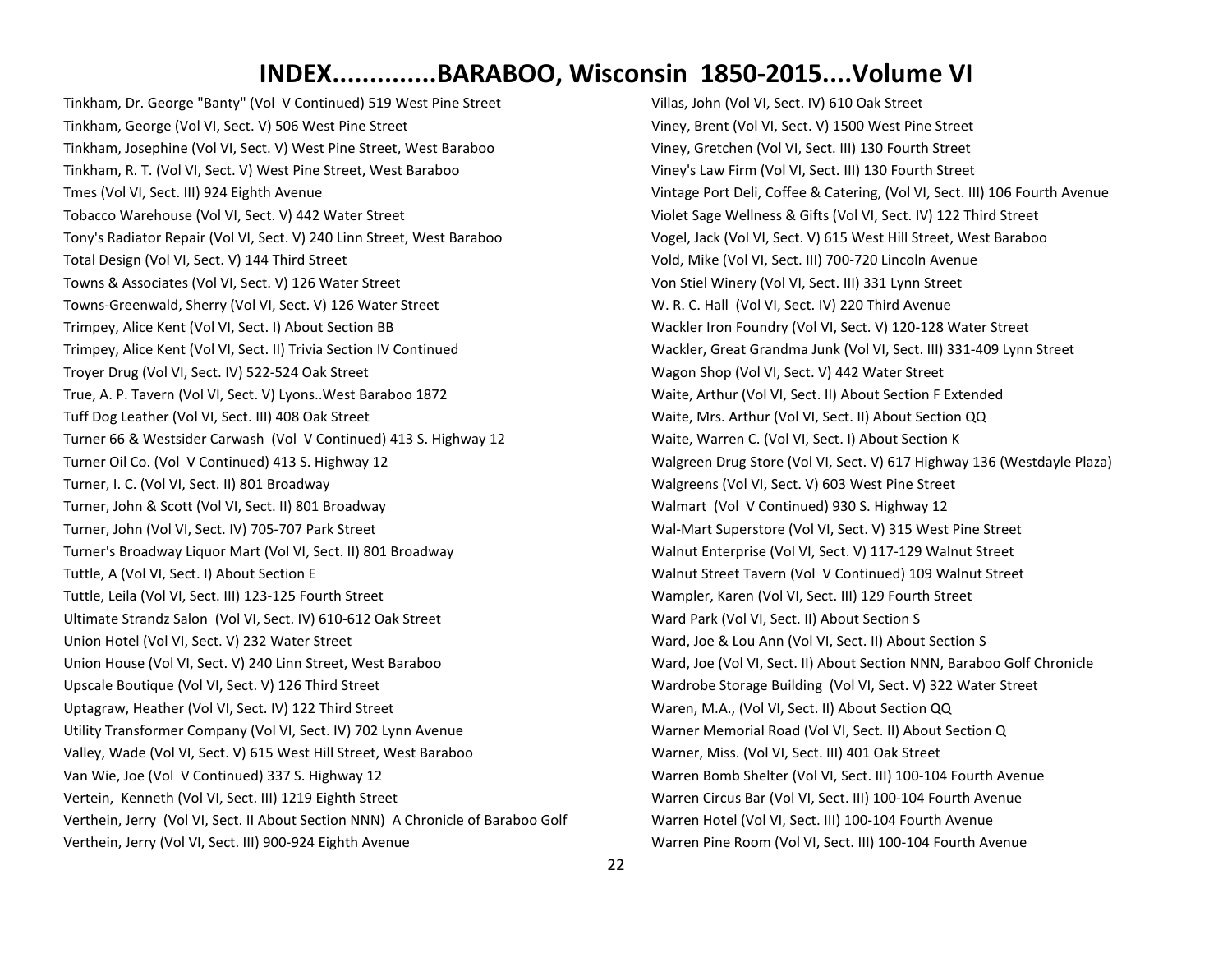Warren Rose Room (Vol VI, Sect. III) 100-104 Fourth Avenue Warren Silver Room (Vol VI, Sect. III) 100-104 Fourth Avenue Warren, Mr. & Mrs. Mark (Vol VI, Sect. II) About Section QQ Warren, W. A. (Vol VI, Sect. II) About Section QQ Warren, Willott (Vol VI, Sect. II) About Section QQ WarrenCocktail Lounge (Vol VI, Sect. III) 100-104 Fourth Avenue Waterstone Mortgage (Vol VI, Sect. IV) 526 Oak Street, Suite 8 Weban, Frank (Vol VI, Sect. IV) 701-703 Oak Street Weber Park (Vol VI, Sect. II) About Section S, Parks of Baraboo Weber, Ralph P. & Ethel A. (Vol V Continued) 434 S. Highway 12 Webster, James (Vol VI, Sect. V) Lyons..West Baraboo 1872 Weckerly, Michael "Mike" J. (Vol VI, Sect. V) 300-310 Water Street Weckerly, Michael J.(Vol VI, Sect. V) 300-310 Water Street Wedekind, Jeff (Vol VI, Sect. IV) 401 South Boulevard Wedekind, Jeff (Vol VI, Sect. IV) 401 South Boulevard Wedekind, Robert J & Patricia (Vol V Continued) 830 S. Highway 12 Wedekind, Robert J. & Patricia (Vol V Continued) 840-880 S. Highway 12 Weickgenant, Peter (Vol VI, Sect. II) About Section S Welch, Dan (Vol VI, Sect. II) About Section S Weller, Kim (Vol VI, Sect. V) 830 US Highway 12, Suite #4 Wells Fargo Bank (Vol VI, Sect. II) 710 Broadway West Baraboo Village Hall (Vol VI, Sect. V) 500 Cedar Street West Hill Development (Vol VI, Sect. V) 240 Linn Street, West Baraboo Westby Co-op Credit Union (Vol VI, Sect. IV) 1333 South Boulevard Westdayle Plaza (Vol VI, Sect. V) 621 Hiway 136, West Baraboo Westdayle Shopping Center (Vol VI, Sect. V) 603 West Pine Street Westwood Park (Vol VI, Sect. III) 900-924 Eighth Avenue Wheeler, E. G. (Vol VI, Sect. I) About Section B, About Winning the County Seat Whipple, H. (Vol. VI, Sect. I Continued) About Schools of Baraboo, Section E Wickus, H. E. Meat Market (Vol VI, Sect. V) 144 Third Street Wigwam, The (Vol VI, Sect. II) About Section QQ Wilcox, Walter (Vol VI, Sect. I) About Section II, Historic Homes/Property Wilcox, Walter (Vol VI, Sect. II) About Section F Extended Wild Bird Barn (Vol VI, Sect. V) 674 W. Mulberry, West Baraboo

Wild Bird Barn/Raining Cats & Dogs (Vol V Continued) 830 S. Highway 12 Wildside Adventure Sports (Vol VI, Sect. V) 880 US Highway 12 Wiley, Senator Alexander P. (Vol VI, Sect. IV) 999 South Boulevard Wilkinson Movie memorabilia Museum (Vol VI, Sect. II) About Section XX Wilkinson, Clark (Vol VI, Sect. I) About Section F Extended Wilkinson, Clark (Vol VI, Sect. I) About Section II, Historic Homes/Property Wilkinson, Clark (Vol VI, Sect. III) 134-140 Fourth Avenue Wilkinson, Clark C. (Vol VI, Sect. II) About Section XX Wilkinson, Clark C. (Vol VI, Sect. IV) 702 Oak Street Wilkinson, Richard (Vol VI, Sect. II) About Section XX Willard, Edward (Vol VI, Sect. I) About Section B, About Winning the County Seat Willard, George (Vol VI, Sect. I) About Section B, About Winning the County Seat William Canfield Wrote (Vol VI, Sect. V) Lyons..West Baraboo 1872 William S. Middleton Vet's Hospital (Vol VI, Sect. IV) 1670 South Boulevard Williams, Dale (Vol VI, Sect. IV) 101 Third Avenue Willie's Wander Inn (Vol VI, Sect. III) 611 Eighth Avenue Wilson, Nina (Vol VI, Sect. I) About Section II, Historic Homes/Property Wilson, Nina (Vol VI, Sect. II) About Section F Extended Wing, Charles Jr Diary (Vol VI, Sect. IV) 122 Third Street Wing, Charles Jr. (Vol VI, Sect. IV) 122 Third Street Wing, Charles Sr. (Vol VI, Sect. III) 120 Fourth Avenue Wing, Vern (Vol VI, Sect. IV) 122 Third Street Winn, Mike (Vol V Continued) 620 West Pine Street Winslow, Florence Reese (Vol VI, Sect. III) 125 Ninth Street Wisconsin Dept Financial Institutions/Dept Justice (Vol VI, Sect. III) 110 First Ave. Wisconsin Home Mortgage Co., (Vol VI, Sect. IV) 122 Third Street Wisconsin Power& Light (Vol VI, Sect. III) 401-403-405 Fourth Street Withington, Mrs. Sly (Harding) (Vol VI, Sect. V) 1616 Water Street Wittendale's Florist and Greenhouse (Vol VI, Sect. II) 617-623 Broadway Wolkowski, Dick (Vol VI, Sect. II) About Section NNN, A Chronicle of Baraboo Golf Wolter, Paul (Vol VI, Sect. I) About Section N Wolterstoff Sr. (Vol VI, Sect. III) 904 Eighth Avenue Womanscape Center (Vol VI, Sect. IV) 612N Oak Street Wood, Mrs. P. A. (Vol VI, Sect. II) 314 Broadway